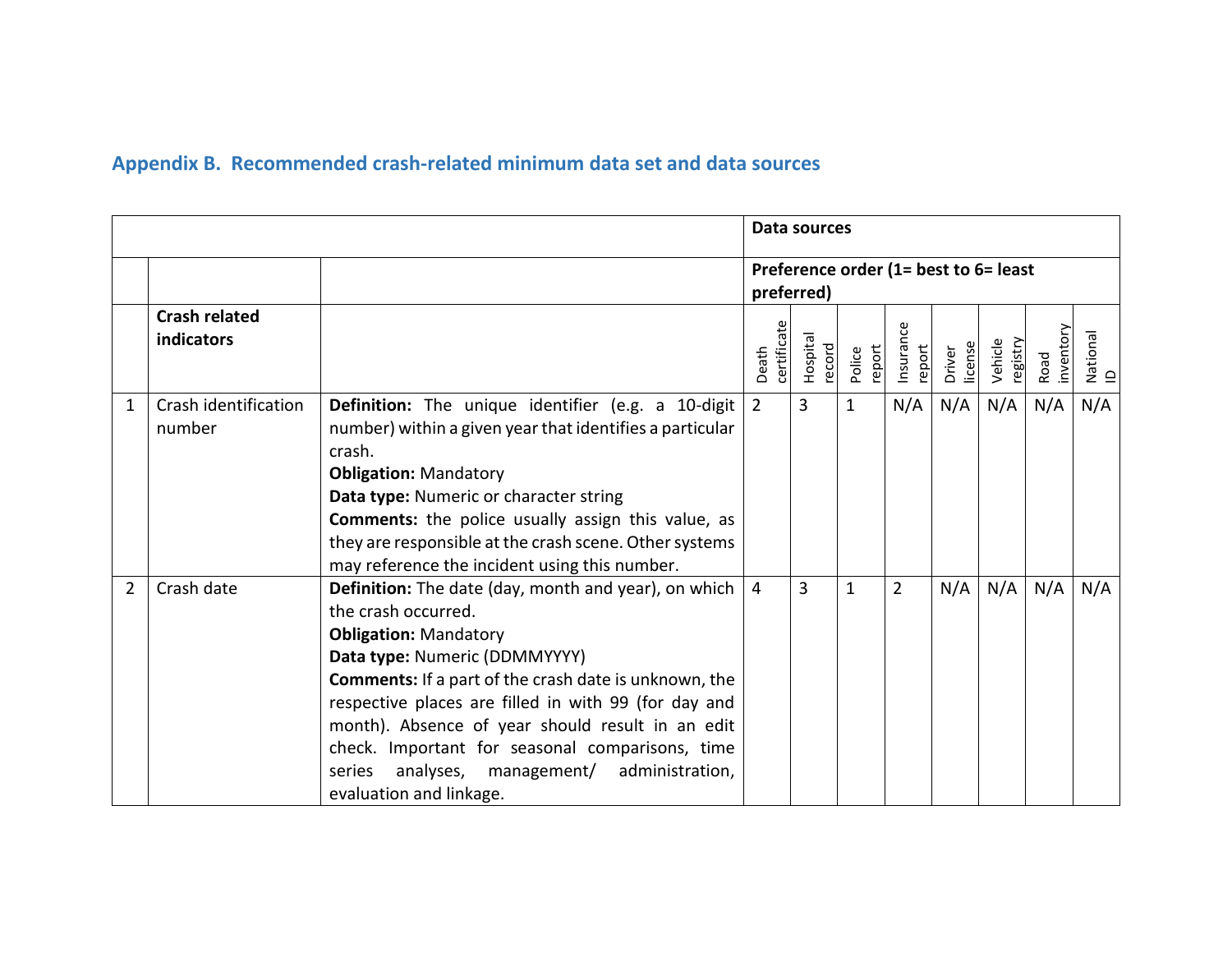| 3 | Crash time     | <b>Definition:</b> The time at which the crash occurred,<br>using the 24 hour-clock format (00.00-23:59).<br><b>Obligation: Mandatory</b><br>Data type: Numeric (HH:MM)<br>Comments: Midnight is defined as 00:00 and<br>represents the beginning of a new day. Variable<br>allows for analyses of different time periods.                                                                                                                                                                                                                                                                                                                                                                                                                                                                                                                               | 4              | $\overline{3}$ | $\mathbf{1}$ | $\overline{2}$ | N/A | N/A | N/A | N/A |
|---|----------------|----------------------------------------------------------------------------------------------------------------------------------------------------------------------------------------------------------------------------------------------------------------------------------------------------------------------------------------------------------------------------------------------------------------------------------------------------------------------------------------------------------------------------------------------------------------------------------------------------------------------------------------------------------------------------------------------------------------------------------------------------------------------------------------------------------------------------------------------------------|----------------|----------------|--------------|----------------|-----|-----|-----|-----|
| 4 | Crash location | <b>Crash location</b><br><b>Definition:</b> The exact location at which the crash<br>occurred. Optimum definition is route name and<br>GPS/GIS coordinates if there is a linear referencing<br>system (LRS), or other mechanism that can relate<br>geographic coordinates to specific locations in road<br>inventory and other files. The minimum requirement<br>for documentation of crash location is the street<br>name, the reference point, and distance from<br>reference point and direction from reference point.<br><b>Obligation: Mandatory</b><br>Character<br>Data<br>type:<br>string,<br>to<br>support<br>latitude/longitude coordinates, linear referencing<br>method, or link node system.<br><b>Comments:</b> Critical for problem identification,<br>prevention programs, engineering evaluations, and<br>mapping and linkage purposes. | $\overline{3}$ | N/A            | $\mathbf{1}$ | $\overline{2}$ | N/A | N/A | N/A | N/A |
| 5 | Crash type     | Crash type<br>Definition: The crash type is characterized by the first<br>injury or damage-producing event of the crash.<br><b>Obligation: Mandatory</b><br>Data type: Numeric<br>Data values:                                                                                                                                                                                                                                                                                                                                                                                                                                                                                                                                                                                                                                                           | $\overline{3}$ | $\overline{4}$ | $\mathbf{1}$ | $\overline{2}$ | N/A | N/A | N/A | N/A |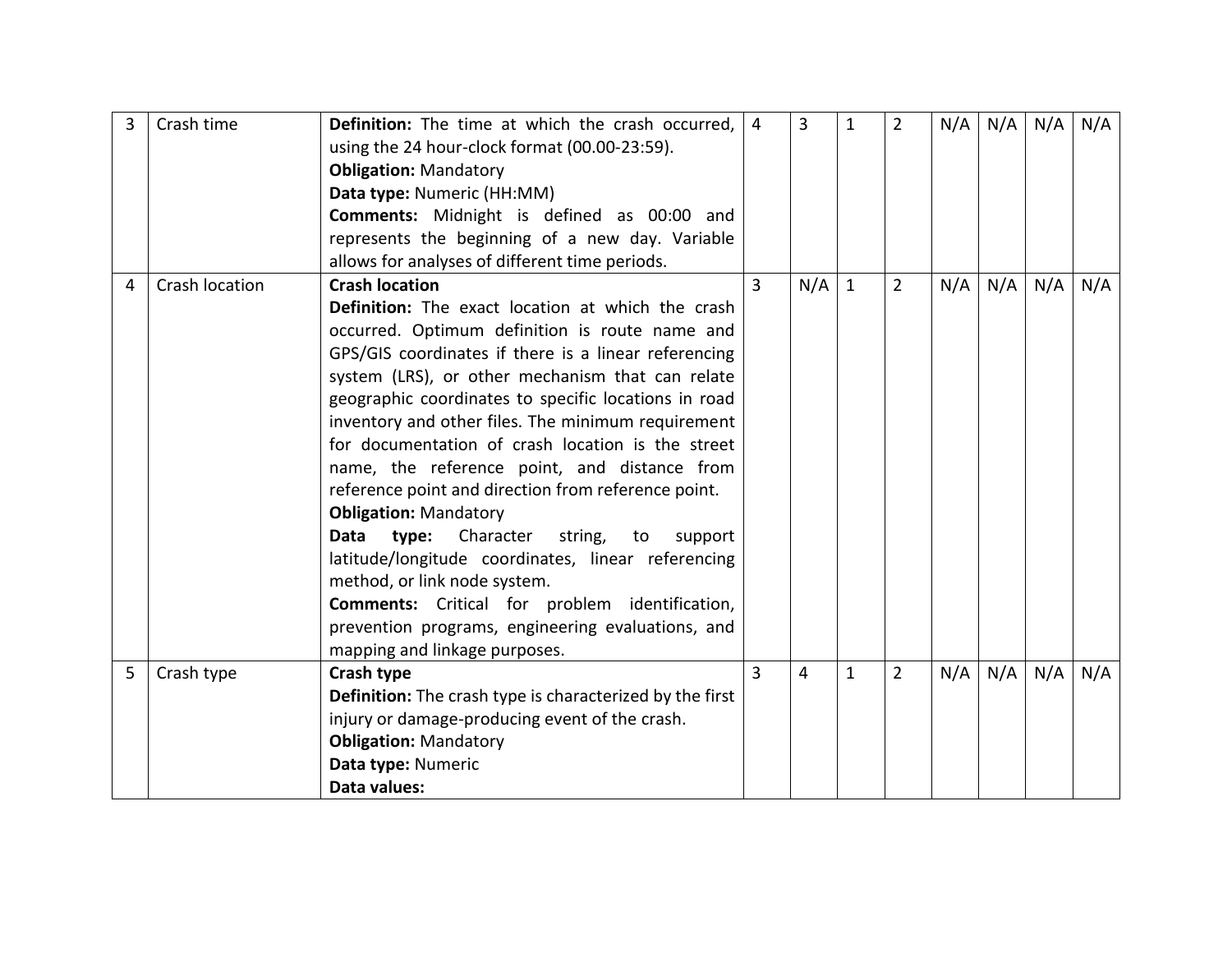|   |             | 1 Crash with pedestrian: Crash between a vehicle and                                                          |     |     |   |                |     |     |     |     |
|---|-------------|---------------------------------------------------------------------------------------------------------------|-----|-----|---|----------------|-----|-----|-----|-----|
|   |             | at least one pedestrian.                                                                                      |     |     |   |                |     |     |     |     |
|   |             | 2 Crash with parked vehicle: Crash between a moving                                                           |     |     |   |                |     |     |     |     |
|   |             | vehicle and a parked vehicle. A vehicle with a driver                                                         |     |     |   |                |     |     |     |     |
|   |             | that is just stopped is not considered as parked.                                                             |     |     |   |                |     |     |     |     |
|   |             | 3 Crash with fixed obstacle: Crash with a stationary                                                          |     |     |   |                |     |     |     |     |
|   |             | object (i.e. tree, post, barrier, fence, etc.).                                                               |     |     |   |                |     |     |     |     |
|   |             | 4 Non-fixed obstacle: Crash with a non-fixed object or                                                        |     |     |   |                |     |     |     |     |
|   |             | lost load.                                                                                                    |     |     |   |                |     |     |     |     |
|   |             | 5 Animal: Crash between a moving vehicle and an                                                               |     |     |   |                |     |     |     |     |
|   |             | animal.                                                                                                       |     |     |   |                |     |     |     |     |
|   |             | 6 Single vehicle crash/non-collision: Crash in which                                                          |     |     |   |                |     |     |     |     |
|   |             | only one vehicle is involved and no object was hit.                                                           |     |     |   |                |     |     |     |     |
|   |             | Includes vehicle leaving the road, vehicle rollover,                                                          |     |     |   |                |     |     |     |     |
|   |             | cyclists falling etc.                                                                                         |     |     |   |                |     |     |     |     |
|   |             | 7 Crash with two or more vehicles: Crashes where                                                              |     |     |   |                |     |     |     |     |
|   |             | two or more moving vehicles are involved.                                                                     |     |     |   |                |     |     |     |     |
|   |             | 8 Other crashes: Other crash types not described                                                              |     |     |   |                |     |     |     |     |
|   |             | above.                                                                                                        |     |     |   |                |     |     |     |     |
|   |             | <b>Comments:</b> If the road crash includes more than one                                                     |     |     |   |                |     |     |     |     |
|   |             | event, the first should be recorded, through this                                                             |     |     |   |                |     |     |     |     |
|   |             | variable. If more than one value is applicable, select                                                        |     |     |   |                |     |     |     |     |
|   |             | only the one that corresponds best to the first event.                                                        |     |     |   |                |     |     |     |     |
|   |             | Important for understanding crash causation,                                                                  |     |     |   |                |     |     |     |     |
| 6 |             | identifying crash avoidance countermeasures.                                                                  | N/A | N/A |   | $\overline{2}$ |     |     |     |     |
|   | Impact type | Impact type<br><b>Definition:</b> Indicates the manner in which the road                                      |     |     | 1 |                | N/A | N/A | N/A | N/A |
|   |             |                                                                                                               |     |     |   |                |     |     |     |     |
|   |             | motor vehicles involved initially collided with each<br>other. The variable refers to the first impact of the |     |     |   |                |     |     |     |     |
|   |             |                                                                                                               |     |     |   |                |     |     |     |     |
|   |             | crash, if that impact was between two road motor<br>vehicles.                                                 |     |     |   |                |     |     |     |     |
|   |             |                                                                                                               |     |     |   |                |     |     |     |     |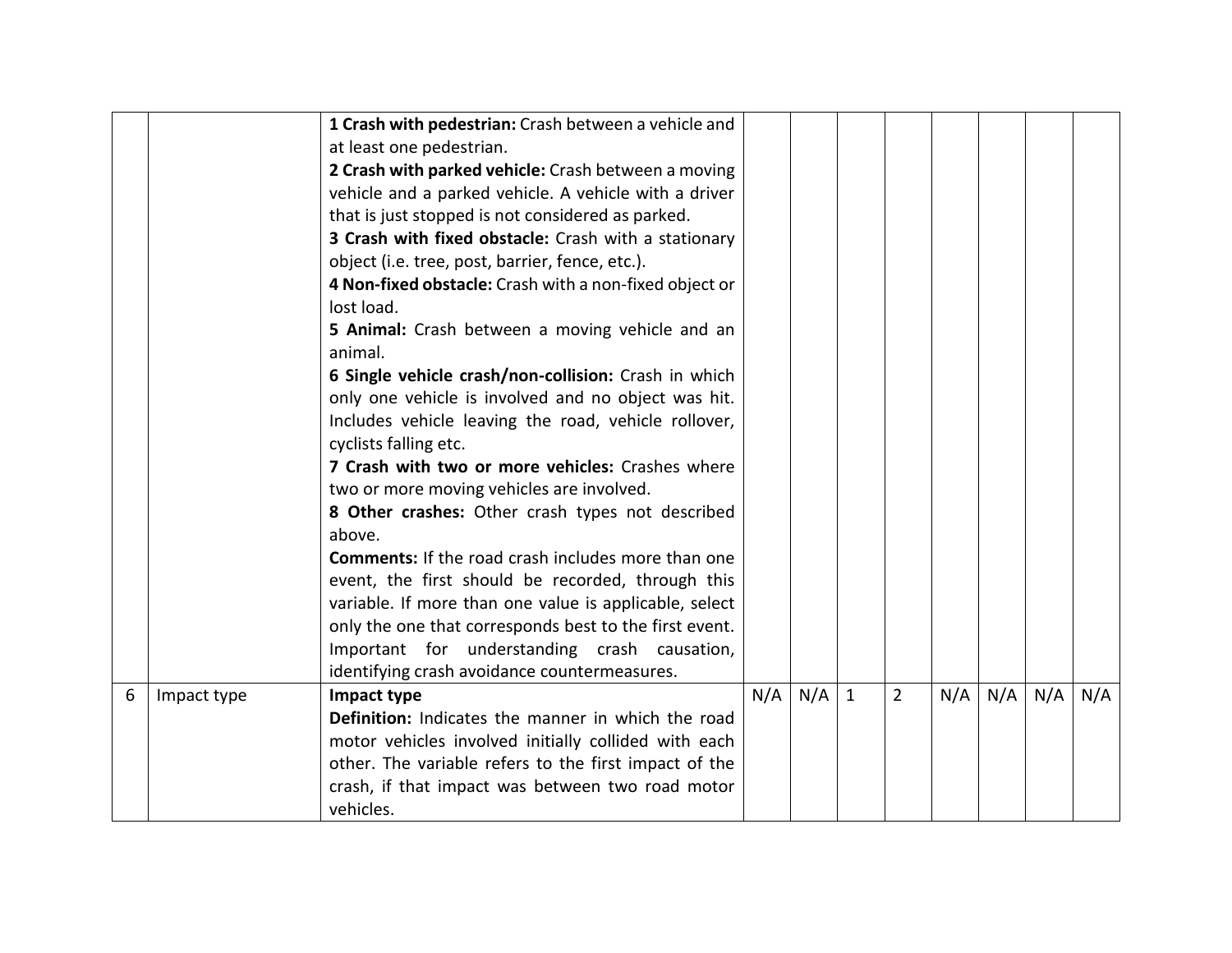|  | <b>Obligation: Mandatory</b>                             |  |  |  |  |
|--|----------------------------------------------------------|--|--|--|--|
|  | Data type: Numeric                                       |  |  |  |  |
|  | Data values:                                             |  |  |  |  |
|  | 1 No impact between motor vehicles: There was no         |  |  |  |  |
|  | impact between road motor vehicles. Refers to single     |  |  |  |  |
|  | vehicle crashes, collisions with pedestrians, animals or |  |  |  |  |
|  | objects.                                                 |  |  |  |  |
|  | 2 Rear end impact: The front side of the first vehicle   |  |  |  |  |
|  | collided with the rear side of the second vehicle.       |  |  |  |  |
|  | 3 Head on impact: The front sides of both vehicles       |  |  |  |  |
|  | collided with each other.                                |  |  |  |  |
|  | 4 Angle impact - same direction: Angle impact where      |  |  |  |  |
|  | the front of the first vehicle collides with the side of |  |  |  |  |
|  | the second vehicle.                                      |  |  |  |  |
|  | 5 Angle impact - opposite direction: Angle impact        |  |  |  |  |
|  | where the front of the first vehicle collides with the   |  |  |  |  |
|  | side of the second vehicle.                              |  |  |  |  |
|  | 6 Angle impact – right angle: Angle impact where the     |  |  |  |  |
|  | front of the first vehicle collides with the side of the |  |  |  |  |
|  | second vehicle.                                          |  |  |  |  |
|  | 7 Angle impact - direction not specified: Angle          |  |  |  |  |
|  | impact where the front of the first vehicle collides     |  |  |  |  |
|  | with the side of the second vehicle.                     |  |  |  |  |
|  | 8 Side by side impact – same direction: The vehicles     |  |  |  |  |
|  | collided side by side while travelling in the same       |  |  |  |  |
|  | direction.                                               |  |  |  |  |
|  | 9 Side by side impact - opposite direction: The          |  |  |  |  |
|  | vehicles collided side by side while travelling in       |  |  |  |  |
|  | opposite directions.                                     |  |  |  |  |
|  | 10 Rear to side impact: The rear end of the first        |  |  |  |  |
|  | vehicle collided with the side of the second vehicle.    |  |  |  |  |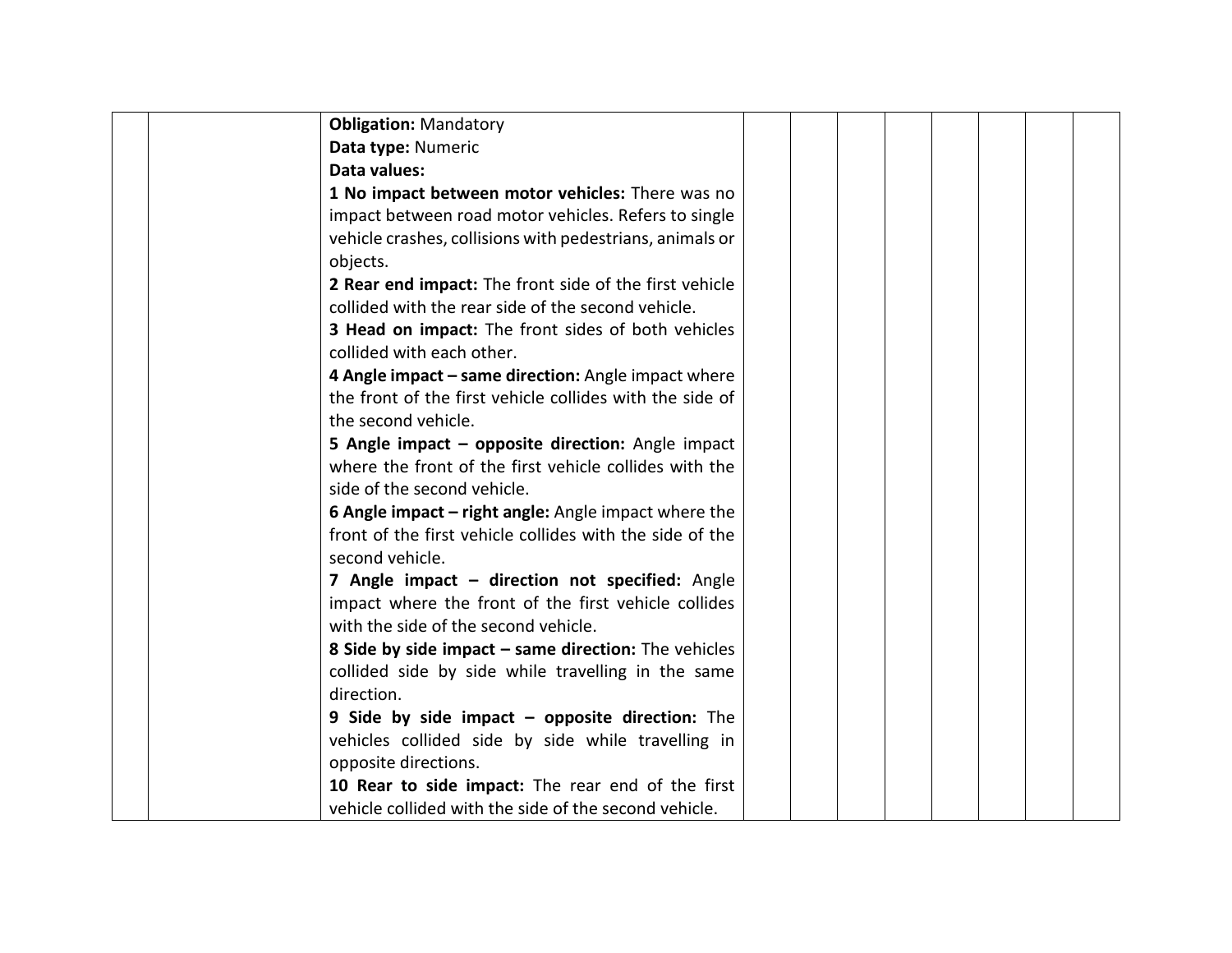|   |                    | 11 Rear to rear impact: The rear ends of both vehicles<br>collided with each other.<br><b>Comments:</b> Useful for identifying structural defects in |     |     |              |                |     |     |     |     |
|---|--------------------|------------------------------------------------------------------------------------------------------------------------------------------------------|-----|-----|--------------|----------------|-----|-----|-----|-----|
|   |                    | vehicles.                                                                                                                                            |     |     |              |                |     |     |     |     |
| 7 | Weather conditions | <b>Weather conditions</b>                                                                                                                            | N/A | N/A | $\mathbf{1}$ | $\overline{2}$ | N/A | N/A | N/A | N/A |
|   |                    | Definition: Prevailing atmospheric conditions at the                                                                                                 |     |     |              |                |     |     |     |     |
|   |                    | crash location, at the time of                                                                                                                       |     |     |              |                |     |     |     |     |
|   |                    | the crash.                                                                                                                                           |     |     |              |                |     |     |     |     |
|   |                    | <b>Obligation: Mandatory</b>                                                                                                                         |     |     |              |                |     |     |     |     |
|   |                    | Data type: Numeric                                                                                                                                   |     |     |              |                |     |     |     |     |
|   |                    | Data values:                                                                                                                                         |     |     |              |                |     |     |     |     |
|   |                    | 1 Clear (No hindrance from weather, neither                                                                                                          |     |     |              |                |     |     |     |     |
|   |                    | condensation nor intense movement of air. Clear and                                                                                                  |     |     |              |                |     |     |     |     |
|   |                    | cloudy sky included)                                                                                                                                 |     |     |              |                |     |     |     |     |
|   |                    | 2 Rain (heavy or light)                                                                                                                              |     |     |              |                |     |     |     |     |
|   |                    | 3 Snow                                                                                                                                               |     |     |              |                |     |     |     |     |
|   |                    | 4 Fog, mist or smoke                                                                                                                                 |     |     |              |                |     |     |     |     |
|   |                    | 5 Sleet, hail                                                                                                                                        |     |     |              |                |     |     |     |     |
|   |                    | 6 Severe winds (Presence of winds deemed to have                                                                                                     |     |     |              |                |     |     |     |     |
|   |                    | an adverse effect on driving conditions)                                                                                                             |     |     |              |                |     |     |     |     |
|   |                    | 8 Other weather condition                                                                                                                            |     |     |              |                |     |     |     |     |
|   |                    | 9 Unknown weather condition                                                                                                                          |     |     |              |                |     |     |     |     |
|   |                    | <b>Comments:</b> Allows for the identification of the impact                                                                                         |     |     |              |                |     |     |     |     |
|   |                    | of weather conditions on road safety. Important for                                                                                                  |     |     |              |                |     |     |     |     |
|   |                    | engineering evaluations and prevention programs.                                                                                                     |     |     |              |                |     |     |     |     |
| 8 | Light conditions   | <b>Light conditions</b>                                                                                                                              | N/A | N/A | $\mathbf{1}$ | $\overline{2}$ | N/A | N/A | N/A | N/A |
|   |                    | Definition: The level of natural and artificial light at                                                                                             |     |     |              |                |     |     |     |     |
|   |                    | the crash location, at the time of the crash.                                                                                                        |     |     |              |                |     |     |     |     |
|   |                    | <b>Obligation: Mandatory</b>                                                                                                                         |     |     |              |                |     |     |     |     |
|   |                    | Data type: Numeric                                                                                                                                   |     |     |              |                |     |     |     |     |
|   |                    | Data values:                                                                                                                                         |     |     |              |                |     |     |     |     |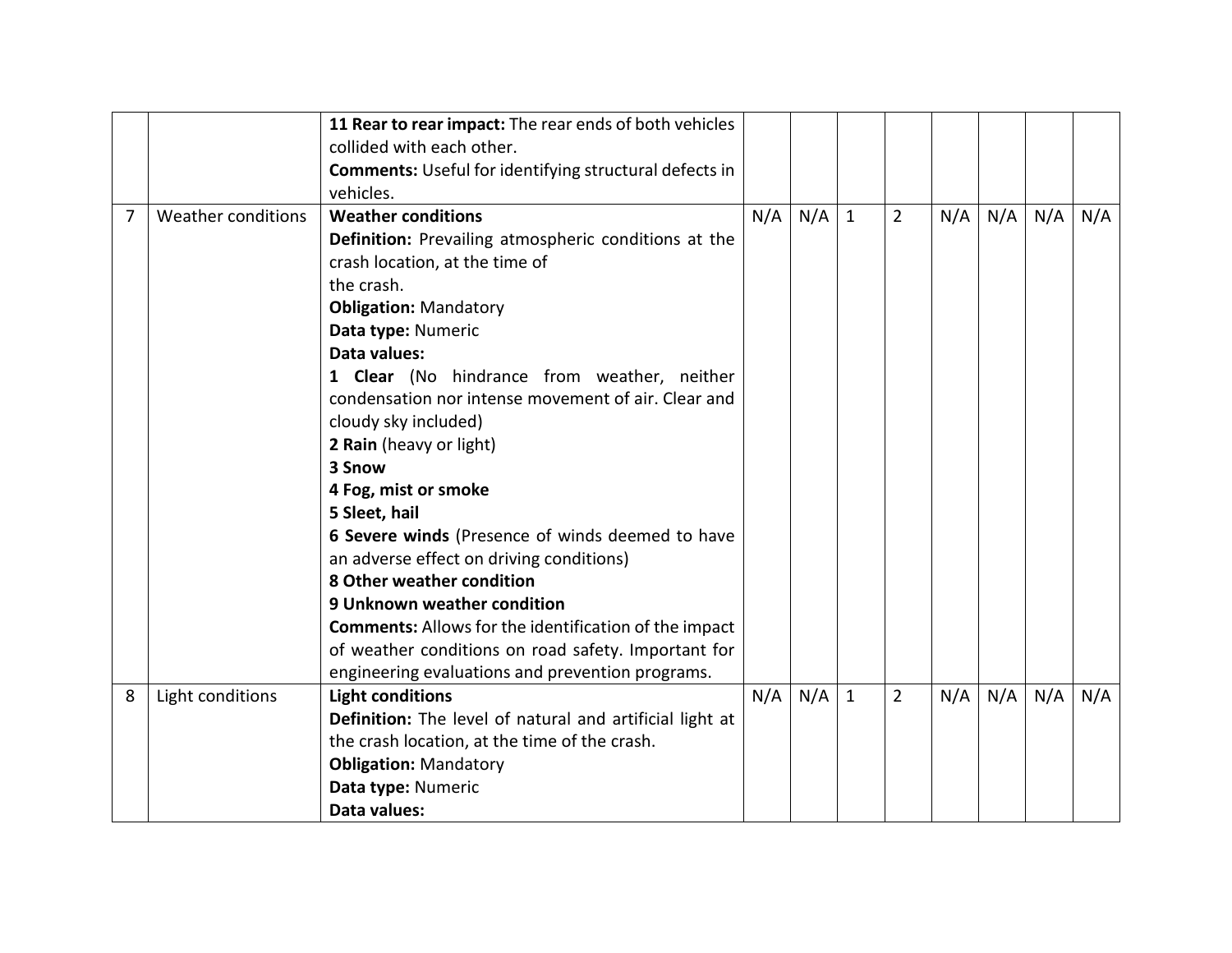|   |                | 1Daylight: Natural lighting during daytime.<br>2 Twilight: Natural lighting during dusk or dawn.<br>Residual category covering cases where daylight<br>conditions were very poor.<br>3 Darkness: No natural lighting, no artificial lighting<br>4 Dark with streetlights unlit: Streetlights exist at the<br>crash location but are unlit.<br>5 Dark with streetlights lit: Streetlights exist at the<br>crash location and are lit.<br>9 Unknown: Light conditions at time of crash<br>unknown<br><b>Comments:</b> Information about the presence of<br>lighting is an important element in analysis of spot<br>location or in network analysis. Additionally, |              |             |   |   |     |     |     |     |
|---|----------------|-----------------------------------------------------------------------------------------------------------------------------------------------------------------------------------------------------------------------------------------------------------------------------------------------------------------------------------------------------------------------------------------------------------------------------------------------------------------------------------------------------------------------------------------------------------------------------------------------------------------------------------------------------------------|--------------|-------------|---|---|-----|-----|-----|-----|
|   |                | important for determining the effects of road                                                                                                                                                                                                                                                                                                                                                                                                                                                                                                                                                                                                                   |              |             |   |   |     |     |     |     |
|   |                | illumination on nighttime crashes to guide relevant<br>future measures.                                                                                                                                                                                                                                                                                                                                                                                                                                                                                                                                                                                         |              |             |   |   |     |     |     |     |
| 9 | Crash severity | <b>Crash severity</b>                                                                                                                                                                                                                                                                                                                                                                                                                                                                                                                                                                                                                                           | $\mathbf{1}$ | $2^{\circ}$ | 4 | 3 | N/A | N/A | N/A | N/A |
|   |                | Definition: Describes the severity of the road crash,                                                                                                                                                                                                                                                                                                                                                                                                                                                                                                                                                                                                           |              |             |   |   |     |     |     |     |
|   |                | based on the most severe injury of any person<br>involved.                                                                                                                                                                                                                                                                                                                                                                                                                                                                                                                                                                                                      |              |             |   |   |     |     |     |     |
|   |                | <b>Obligation: Mandatory</b>                                                                                                                                                                                                                                                                                                                                                                                                                                                                                                                                                                                                                                    |              |             |   |   |     |     |     |     |
|   |                | Data type: Numeric                                                                                                                                                                                                                                                                                                                                                                                                                                                                                                                                                                                                                                              |              |             |   |   |     |     |     |     |
|   |                | Data values:                                                                                                                                                                                                                                                                                                                                                                                                                                                                                                                                                                                                                                                    |              |             |   |   |     |     |     |     |
|   |                | 1 Fatal: At least one person was killed immediately or                                                                                                                                                                                                                                                                                                                                                                                                                                                                                                                                                                                                          |              |             |   |   |     |     |     |     |
|   |                | died within 30 days because of the road crash.                                                                                                                                                                                                                                                                                                                                                                                                                                                                                                                                                                                                                  |              |             |   |   |     |     |     |     |
|   |                | 2 Serious/severe injury: At least one person was                                                                                                                                                                                                                                                                                                                                                                                                                                                                                                                                                                                                                |              |             |   |   |     |     |     |     |
|   |                | hospitalized for at least 24 hours because of injuries                                                                                                                                                                                                                                                                                                                                                                                                                                                                                                                                                                                                          |              |             |   |   |     |     |     |     |
|   |                | sustained in the crash, while no one was killed.                                                                                                                                                                                                                                                                                                                                                                                                                                                                                                                                                                                                                |              |             |   |   |     |     |     |     |
|   |                | 3 Slight/minor injury: At least one of the participants                                                                                                                                                                                                                                                                                                                                                                                                                                                                                                                                                                                                         |              |             |   |   |     |     |     |     |
|   |                | of the crash was hospitalized less than 24 hours or not                                                                                                                                                                                                                                                                                                                                                                                                                                                                                                                                                                                                         |              |             |   |   |     |     |     |     |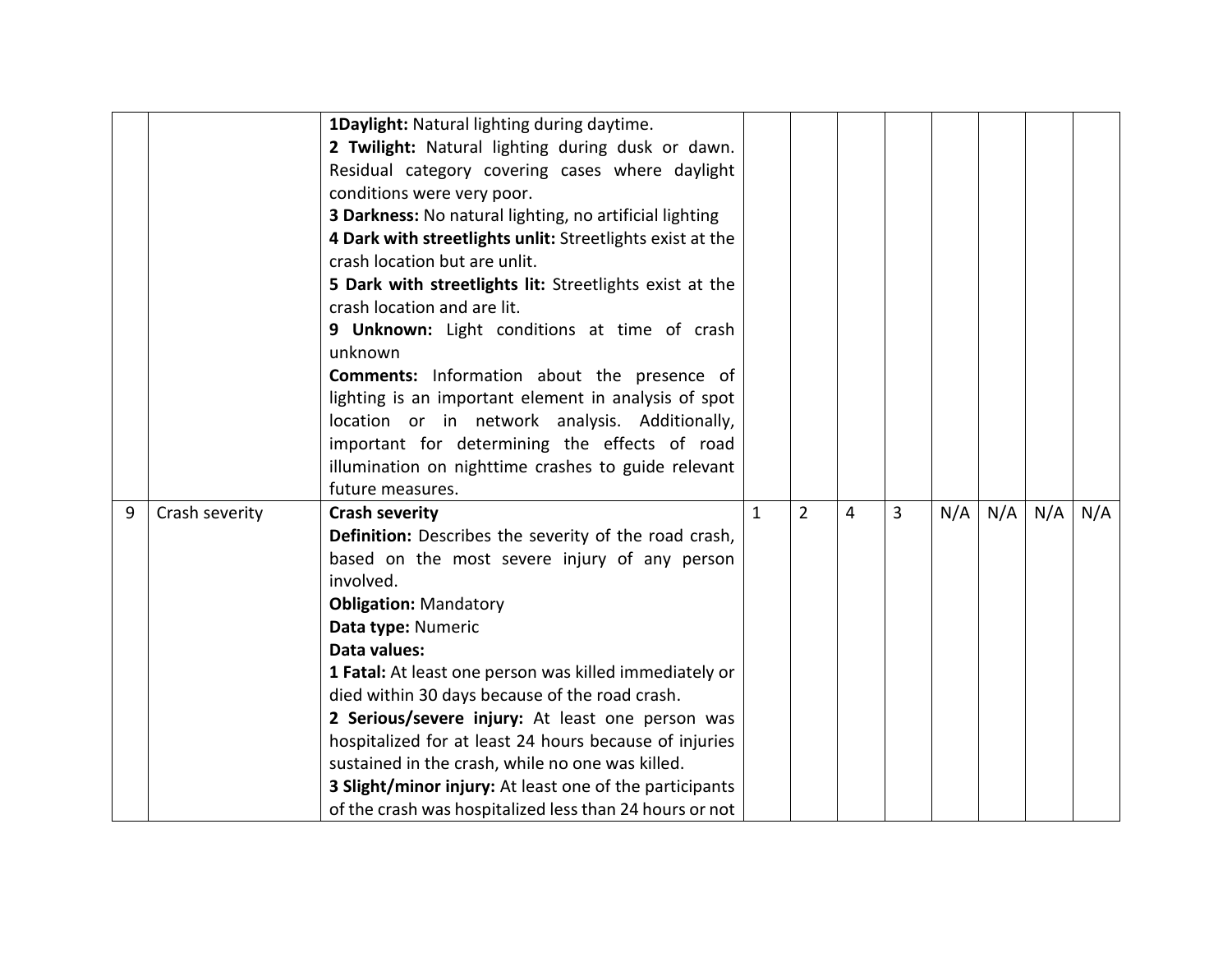|    |                                   | hospitalized, while no participant was seriously<br>injured or killed.<br><b>Comments:</b> Provides a quick reference to the crash<br>severity, summarizing the data given by the individual<br>personal injury records of the crash. Facilitates<br>analysis by crash severity level.<br>Several crash-related variables can be derived from<br>collected data, including number of vehicles involved<br>(total), number of motorized vehicles involved,<br>number of non-motorized vehicles involved, number<br>of fatalities, number of non-fatal injuries, day of week,<br>and more. These variables provide counts or other<br>information without the user having to go back to |     |     |                |   |     |     |              |     |
|----|-----------------------------------|---------------------------------------------------------------------------------------------------------------------------------------------------------------------------------------------------------------------------------------------------------------------------------------------------------------------------------------------------------------------------------------------------------------------------------------------------------------------------------------------------------------------------------------------------------------------------------------------------------------------------------------------------------------------------------------|-----|-----|----------------|---|-----|-----|--------------|-----|
|    |                                   | individual records. Depending on the type of reports<br>generated, deriving these data elements can save                                                                                                                                                                                                                                                                                                                                                                                                                                                                                                                                                                              |     |     |                |   |     |     |              |     |
|    |                                   | time and effort.                                                                                                                                                                                                                                                                                                                                                                                                                                                                                                                                                                                                                                                                      |     |     |                |   |     |     |              |     |
|    | <b>Road related</b><br>indicators |                                                                                                                                                                                                                                                                                                                                                                                                                                                                                                                                                                                                                                                                                       |     |     |                |   |     |     |              |     |
| 10 | Type of road way                  | Type of roadway<br>Definition: Describes the type of road, whether the<br>road has two directions of travel, and whether the<br>carriageway is physically divided. For crashes<br>occurring at junctions, where the crash cannot be<br>clearly allocated in one road, the road where the<br>vehicle with priority was moving is indicated.<br><b>Obligation: Mandatory</b><br>Data type: Numeric<br>Data values:<br>Motorway/freeway:<br>Road<br>with<br>separate<br>1<br>carriageways for traffic in two directions, physically                                                                                                                                                      | N/A | N/A | $\overline{2}$ | 3 | N/A | N/A | $\mathbf{1}$ | N/A |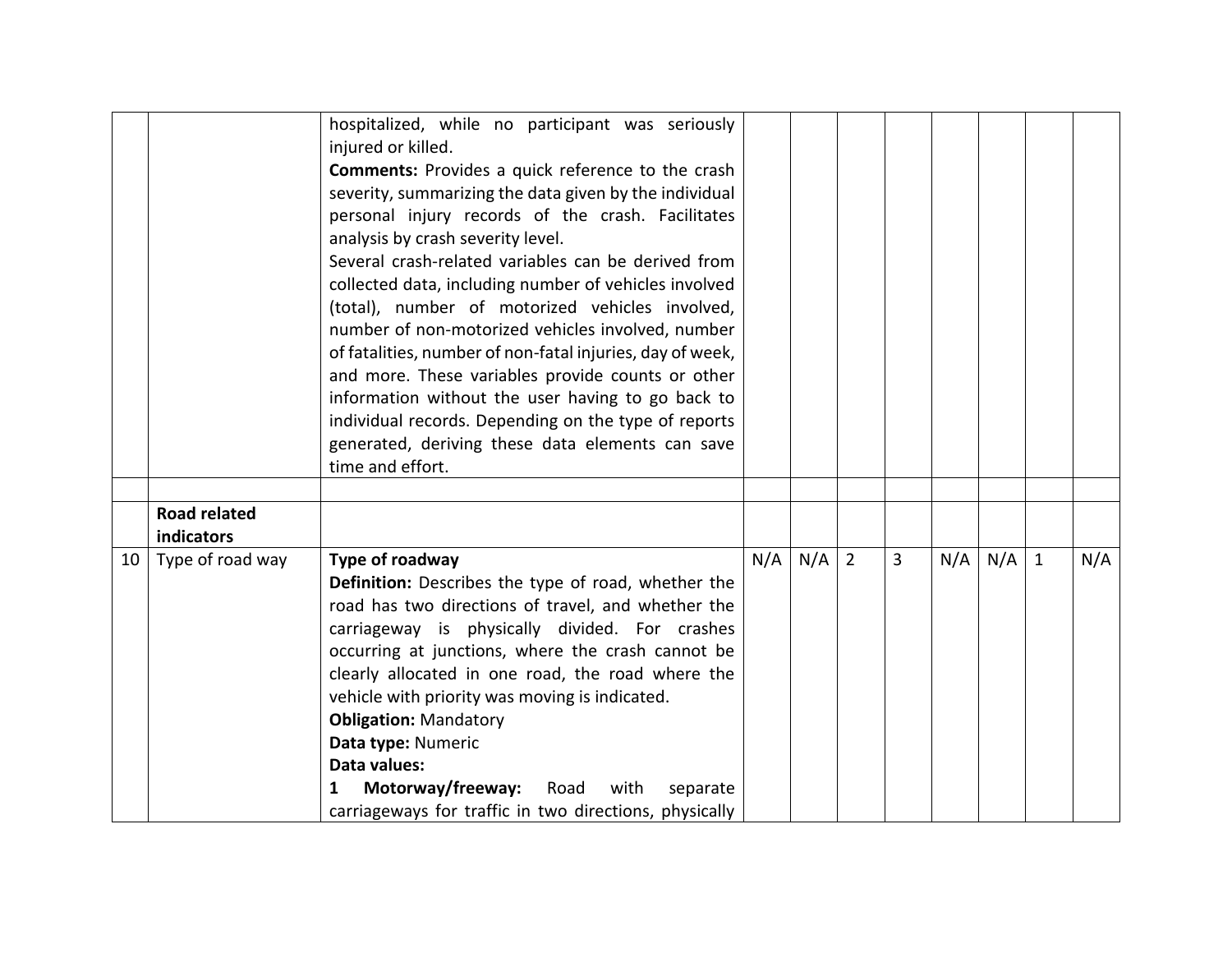|  | separated by a dividing strip not intended for traffic.  |  |  |  |  |
|--|----------------------------------------------------------|--|--|--|--|
|  | Road has no crossings at the same level with any other   |  |  |  |  |
|  | road, railway or tramway track, or footpath. Specially   |  |  |  |  |
|  | sign-posted as a motorway and reserved for specified     |  |  |  |  |
|  | categories of motor vehicles.                            |  |  |  |  |
|  | 2 Express road: Road with traffic in two directions,     |  |  |  |  |
|  | carriageways not normally separated. Accessible only     |  |  |  |  |
|  | from interchanges or controlled junctions. Specially     |  |  |  |  |
|  | sign-posted as an express road and reserved for          |  |  |  |  |
|  | specified categories of motor vehicles. Stopping and     |  |  |  |  |
|  | parking on the running carriageway are prohibited.       |  |  |  |  |
|  | 3 Urban road, two-way: Road within the boundaries        |  |  |  |  |
|  | of a built-up area (an area with sign-posted entries     |  |  |  |  |
|  | and exits). Single, undivided street with traffic in two |  |  |  |  |
|  | directions, relatively lower speeds (often up to 50      |  |  |  |  |
|  | km/h), unrestricted traffic, with one or more lanes,     |  |  |  |  |
|  | which may or may not be marked.                          |  |  |  |  |
|  | 4 Urban road, one-way: Road within the boundaries        |  |  |  |  |
|  | of a built-up area, with entries and exits sign-posted   |  |  |  |  |
|  | as such. A single, undivided street with traffic in one  |  |  |  |  |
|  | direction, relatively lower speeds (often up to 50       |  |  |  |  |
|  | $km/h$ ).                                                |  |  |  |  |
|  | 5 Road outside a built-up area: Road outside the         |  |  |  |  |
|  | boundaries of a built-up area (an area with sign-        |  |  |  |  |
|  | posted entries and exits).                               |  |  |  |  |
|  | 6 Restricted road: A roadway with restricted access to   |  |  |  |  |
|  | public traffic. Includes cul-de- sacs, driveways, lanes, |  |  |  |  |
|  | private roads.                                           |  |  |  |  |
|  | 8 Other: Roadway of a type other than those listed       |  |  |  |  |
|  | above.                                                   |  |  |  |  |
|  | 9 Unknown: Not known where the incident occurred.        |  |  |  |  |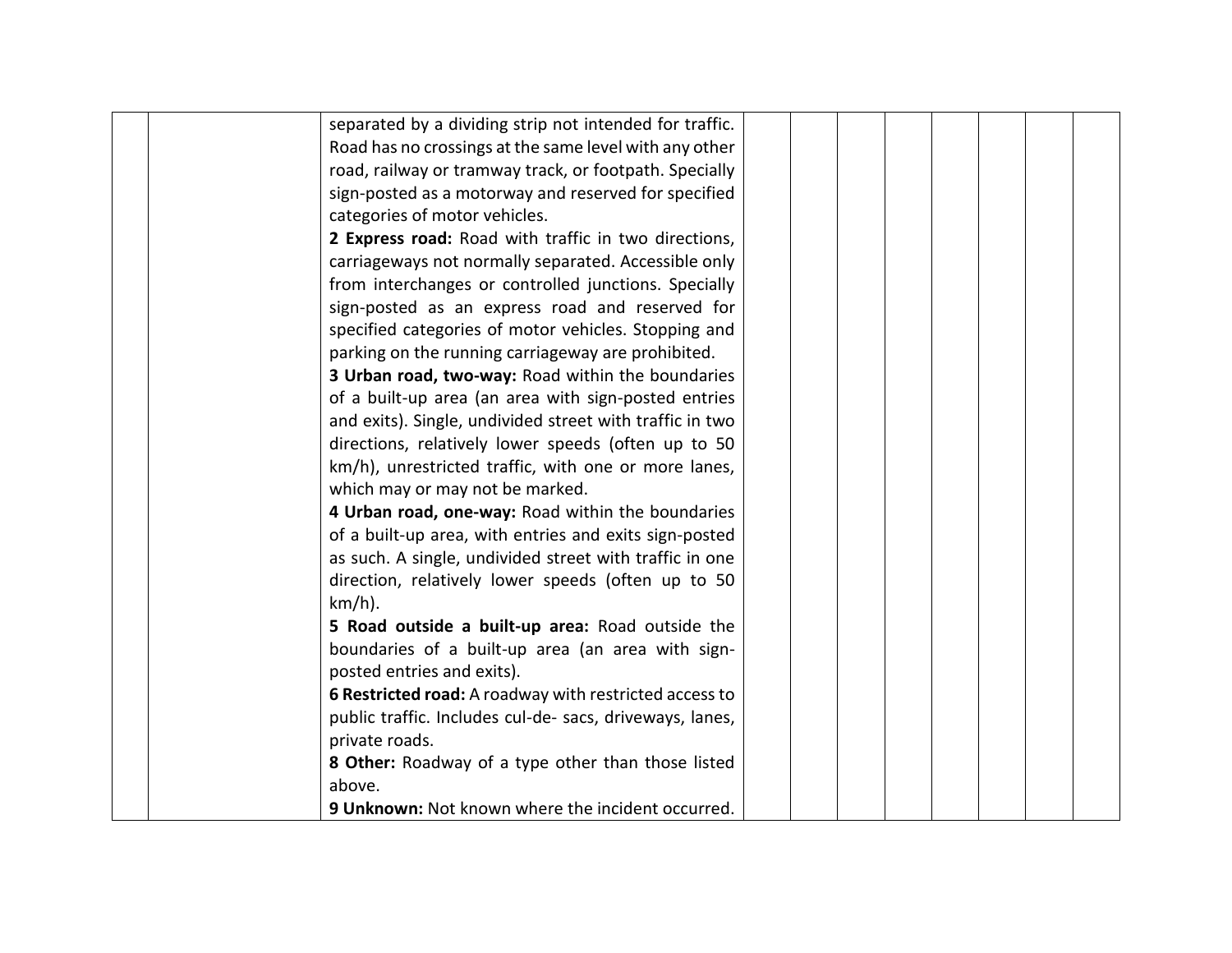|    |                          | <b>Comments:</b> Important for comparing crash rates of<br>roads with similar design characteristics, and for<br>conducting comparative analyses between motorway<br>and non-motorway roads.                                                                                                                                                                                                                                                                                                                                                                                                                                                                                                                                                                                                                                                                                                                                                                                                                                                                                                                                                                                                                                        |     |     |                |   |     |     |              |     |
|----|--------------------------|-------------------------------------------------------------------------------------------------------------------------------------------------------------------------------------------------------------------------------------------------------------------------------------------------------------------------------------------------------------------------------------------------------------------------------------------------------------------------------------------------------------------------------------------------------------------------------------------------------------------------------------------------------------------------------------------------------------------------------------------------------------------------------------------------------------------------------------------------------------------------------------------------------------------------------------------------------------------------------------------------------------------------------------------------------------------------------------------------------------------------------------------------------------------------------------------------------------------------------------|-----|-----|----------------|---|-----|-----|--------------|-----|
| 11 | Road functional<br>class | <b>Road functional class</b><br>Definition: Describes the character of service or<br>function of the road where the first harmful event<br>took place. For crashes occurring at junctions, where<br>the crash cannot be clearly allocated in one road, the<br>road where the vehicle with priority was moving is<br>indicated.<br><b>Obligation: Mandatory</b><br>Data type: Numeric<br>Data values:<br>1 Principal arterial: Roads serving long distance and<br>mainly interurban movements. Includes motorways<br>(urban or rural) and express roads. Principal arterials<br>may cross through urban areas, serving suburban<br>movements. The traffic is characterized by high<br>speeds and full or partial access control (interchanges<br>or junctions controlled by traffic lights). Other roads<br>leading to a principal arterial are connected to it<br>through side collector roads.<br>2 Secondary arterial: Arterial roads connected to<br>principal arterials through interchanges or traffic light<br>controlled junctions supporting and completing the<br>urban arterial network. Serving middle distance<br>movements but not crossing through neighborhoods.<br>Full or partial access control is not mandatory. | N/A | N/A | $\overline{2}$ | 3 | N/A | N/A | $\mathbf{1}$ | N/A |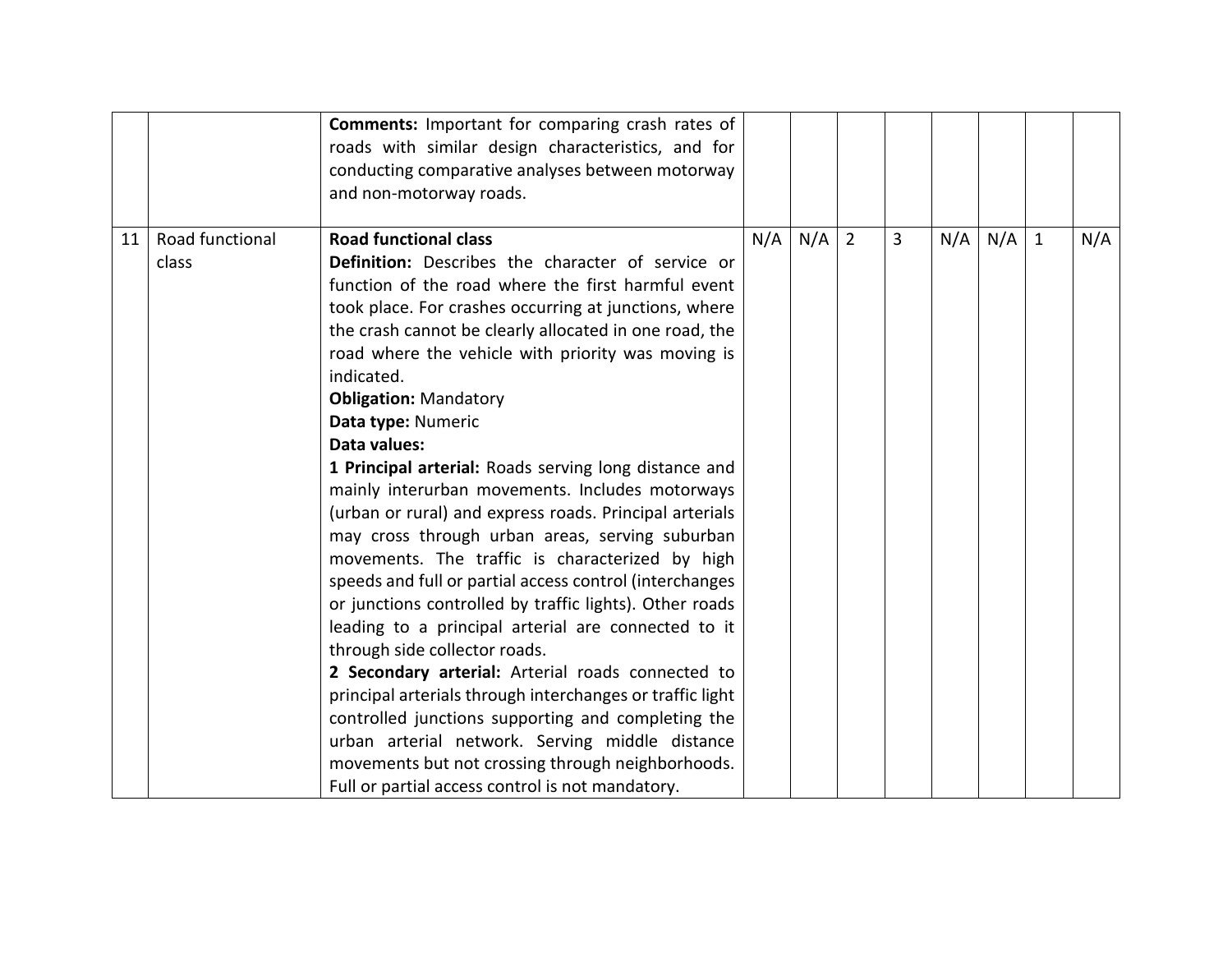|    |                    | 3 Collector: Unlike arterials, collectors cross-urban<br>areas (neighborhoods) and collect or distribute the<br>traffic to/from local roads. Collectors also distribute<br>traffic leading to secondary or principal arterials.<br>4 Local: Roads used for direct access to the various<br>land uses (private property, commercial areas etc.).<br>Low service speeds not designed to serve interstate or<br>suburban movements.                                                                                                                                                                                                                                                                                                                                                                                                                  |     |     |                 |                |     |     |              |     |
|----|--------------------|---------------------------------------------------------------------------------------------------------------------------------------------------------------------------------------------------------------------------------------------------------------------------------------------------------------------------------------------------------------------------------------------------------------------------------------------------------------------------------------------------------------------------------------------------------------------------------------------------------------------------------------------------------------------------------------------------------------------------------------------------------------------------------------------------------------------------------------------------|-----|-----|-----------------|----------------|-----|-----|--------------|-----|
| 12 | Surface conditions | <b>Road surface conditions</b><br>Definition: The condition of the road surface at the<br>time and place of the crash.<br><b>Obligation: Mandatory</b><br>Data type: Numeric<br>Data values:<br>1 Dry: Dry and clean road surface.<br>2 Snow, frost, ice: Snow, frost or ice on the road.<br>3 Slippery: Slippery road surface due to existence of<br>sand, gravel, mud, leaves, oil on the road. Does not<br>include snow, frost, ice or wet road surface.<br>4 Wet, damp: Wet road surface. Does not include<br>flooding.<br>5 Flood: Still or moving water on the road.<br>6 Other: Other road surface conditions not mentioned<br>above.<br>9 Unknown: The road surface conditions were<br>unknown.<br>Comments: Important for identification of high wet-<br>surface crash locations, for engineering evaluation<br>and prevention measures. | N/A | N/A | $\vert 1 \vert$ | $\overline{2}$ | N/A | N/A | N/A          | N/A |
|    | 13   Speed limit   | <b>Speed limit</b>                                                                                                                                                                                                                                                                                                                                                                                                                                                                                                                                                                                                                                                                                                                                                                                                                                | N/A | N/A | $\overline{2}$  | 3              | N/A | N/A | $\mathbf{1}$ | N/A |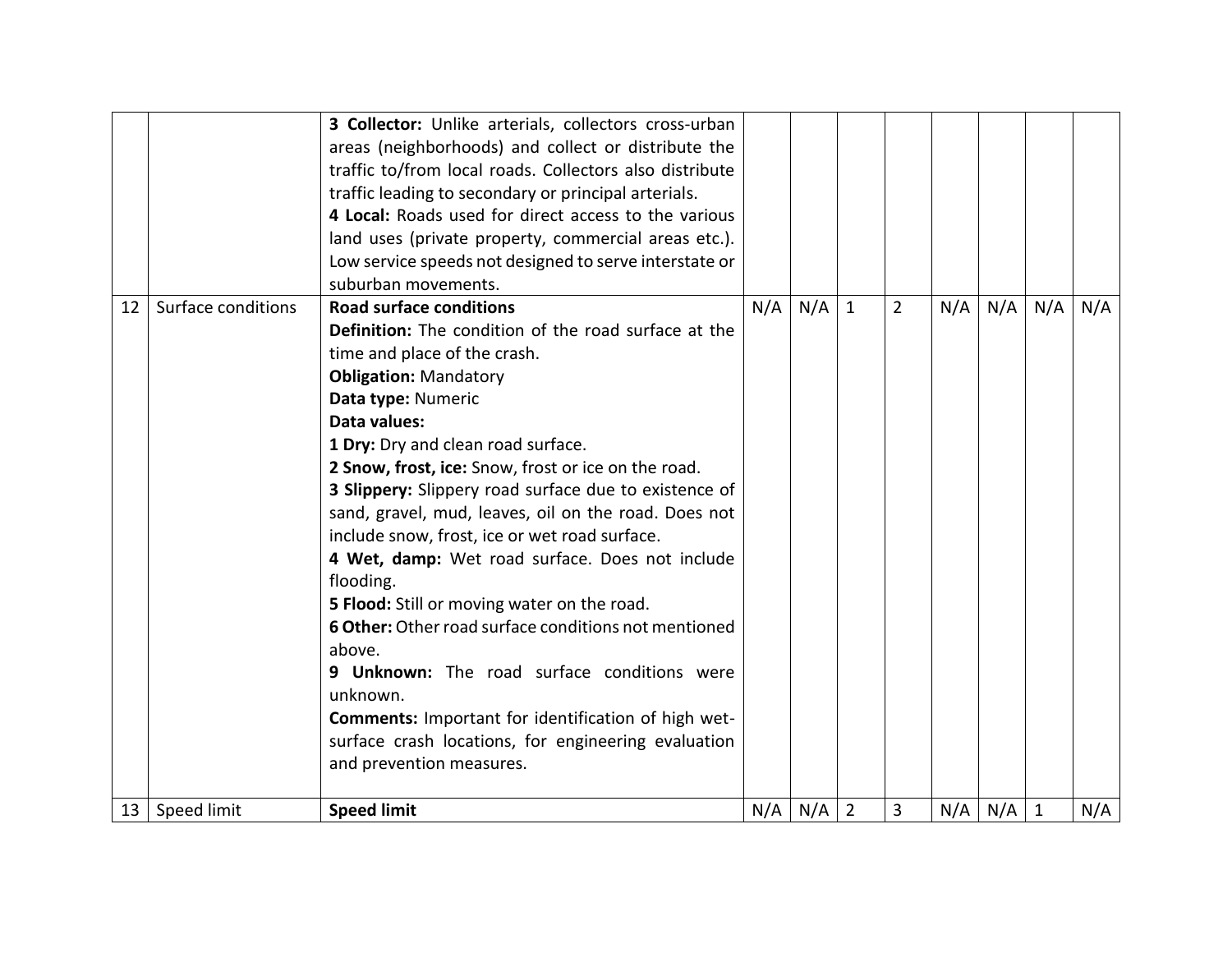|    |                | Definition: The legal speed limit at the location of the    |     |     |                |                |     |     |     |     |
|----|----------------|-------------------------------------------------------------|-----|-----|----------------|----------------|-----|-----|-----|-----|
|    |                | crash.                                                      |     |     |                |                |     |     |     |     |
|    |                | <b>Obligation: Mandatory</b>                                |     |     |                |                |     |     |     |     |
|    |                | Data type: Numeric                                          |     |     |                |                |     |     |     |     |
|    |                | Data values:                                                |     |     |                |                |     |     |     |     |
|    |                | nnn: The legal speed limit as provided by road signs or     |     |     |                |                |     |     |     |     |
|    |                | by the country's traffic laws for each road category, in    |     |     |                |                |     |     |     |     |
|    |                | kilometers per hour (km/h).                                 |     |     |                |                |     |     |     |     |
|    |                | 999 unknown: The speed limit at the crash location is       |     |     |                |                |     |     |     |     |
|    |                | unknown.                                                    |     |     |                |                |     |     |     |     |
|    |                | <b>Comments:</b> For crashes occurring at junctions, where  |     |     |                |                |     |     |     |     |
|    |                | the crash cannot be clearly allocated in one road, the      |     |     |                |                |     |     |     |     |
|    |                | speed limit for the road where the vehicle with             |     |     |                |                |     |     |     |     |
|    |                | priority was moving is indicated.                           |     |     |                |                |     |     |     |     |
| 14 | Road obstacles | <b>Road obstacles</b>                                       | N/A | N/A | $\overline{1}$ | $\overline{2}$ | N/A | N/A | N/A | N/A |
|    |                | Definition: The presence of any person or object,           |     |     |                |                |     |     |     |     |
|    |                | which obstructed the movement of the vehicles on            |     |     |                |                |     |     |     |     |
|    |                | the road. Includes any animal standing or moving            |     |     |                |                |     |     |     |     |
|    |                | (either hit or not), and any object not meant to be on      |     |     |                |                |     |     |     |     |
|    |                | the road. Does not include vehicles (parked or moving       |     |     |                |                |     |     |     |     |
|    |                | vehicles, pedestrians) or obstacles on the side of the      |     |     |                |                |     |     |     |     |
|    |                | carriageway (e.g. poles, trees).                            |     |     |                |                |     |     |     |     |
|    |                | <b>Obligation: Mandatory</b>                                |     |     |                |                |     |     |     |     |
|    |                | Data type: Numeric                                          |     |     |                |                |     |     |     |     |
|    |                | Data values:                                                |     |     |                |                |     |     |     |     |
|    |                | 1 Yes: Road obstacle(s) present at the crash site.          |     |     |                |                |     |     |     |     |
|    |                | <b>2 No:</b> No road obstacle(s) present at the crash site. |     |     |                |                |     |     |     |     |
|    |                | 9 Unknown: Unknown presence of any road                     |     |     |                |                |     |     |     |     |
|    |                | obstacle(s) at the crash site. Countries where a large      |     |     |                |                |     |     |     |     |
|    |                | proportion of the road network is unpaved may wish          |     |     |                |                |     |     |     |     |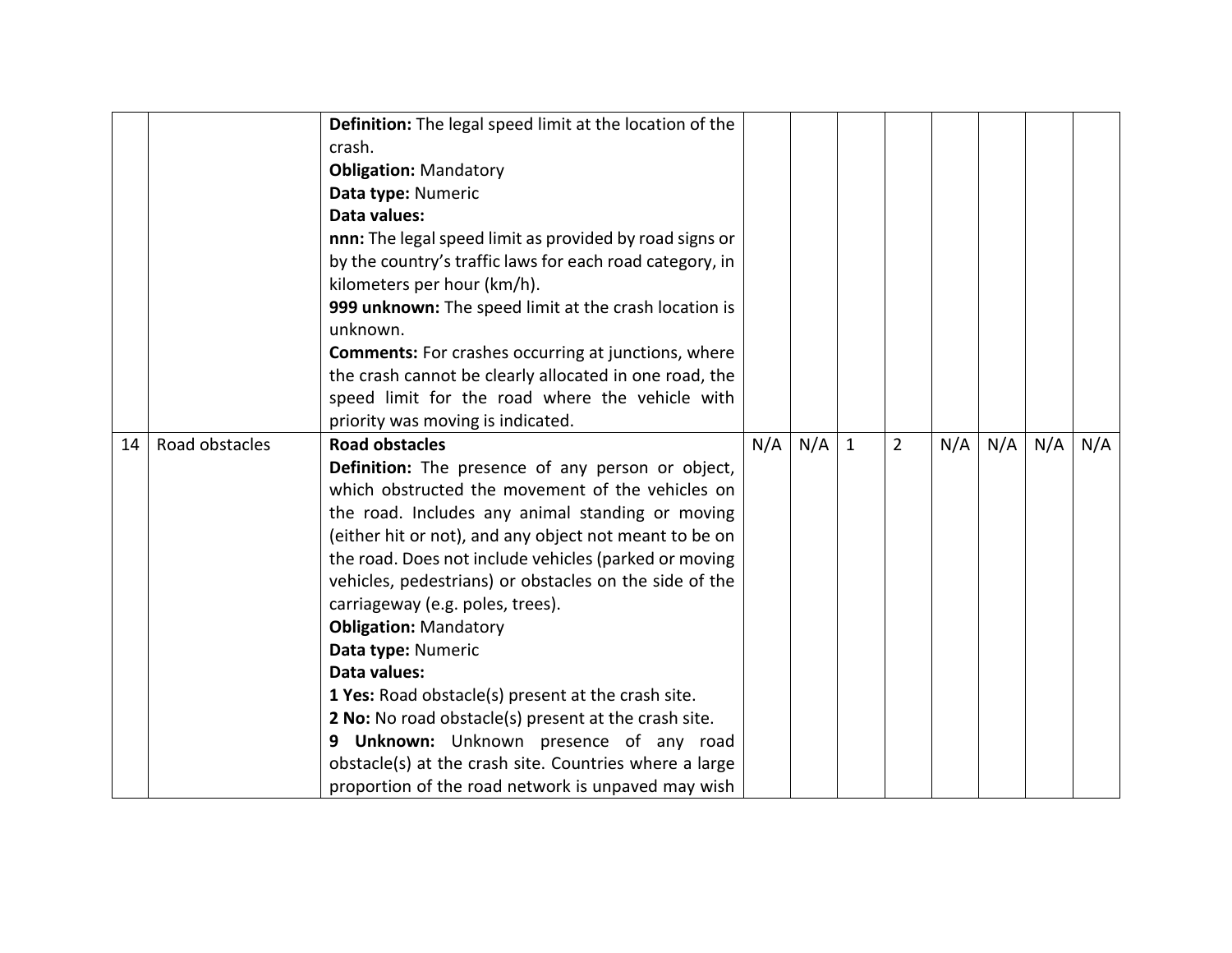|    |          | to include the variable 'road surface type' to allow for     |     |     |                |   |     |     |              |     |
|----|----------|--------------------------------------------------------------|-----|-----|----------------|---|-----|-----|--------------|-----|
|    |          | analysis of crash rates by road surface type.                |     |     |                |   |     |     |              |     |
| 15 | Junction | <b>Junction</b>                                              | N/A | N/A | $\overline{2}$ | 3 | N/A | N/A | $\mathbf{1}$ | N/A |
|    |          | <b>Definition:</b> Indicates whether the crash occurred at a |     |     |                |   |     |     |              |     |
|    |          | junction (two or more roads intersecting) and defines        |     |     |                |   |     |     |              |     |
|    |          | the type of the junction. In at-grade junctions, all         |     |     |                |   |     |     |              |     |
|    |          | roads intersect at the same level. In not-at-grade           |     |     |                |   |     |     |              |     |
|    |          | junctions, roads do not intersect at the same level.         |     |     |                |   |     |     |              |     |
|    |          | <b>Obligation: Mandatory</b>                                 |     |     |                |   |     |     |              |     |
|    |          | Data type: Numeric                                           |     |     |                |   |     |     |              |     |
|    |          | Data values:                                                 |     |     |                |   |     |     |              |     |
|    |          | 1 At-grade, crossroad: Road intersection with four           |     |     |                |   |     |     |              |     |
|    |          | arms.                                                        |     |     |                |   |     |     |              |     |
|    |          | 2 At-grade, roundabout: Circular road.                       |     |     |                |   |     |     |              |     |
|    |          | 3 At-grade, T or staggered junction: Road intersection       |     |     |                |   |     |     |              |     |
|    |          | with three arms. Includes T intersections and                |     |     |                |   |     |     |              |     |
|    |          | intersections with an acute angle.                           |     |     |                |   |     |     |              |     |
|    |          | 4 At-grade, multiple junction: A junction with more          |     |     |                |   |     |     |              |     |
|    |          | than four arms (excluding roundabouts).                      |     |     |                |   |     |     |              |     |
|    |          | 5 At-grade, other: Other at-grade junction type not          |     |     |                |   |     |     |              |     |
|    |          | described above.                                             |     |     |                |   |     |     |              |     |
|    |          | 6 Not at grade: The junction includes roads that do          |     |     |                |   |     |     |              |     |
|    |          | not intersect at the same level.                             |     |     |                |   |     |     |              |     |
|    |          | 7 Not at junction: The crash has occurred at a distance      |     |     |                |   |     |     |              |     |
|    |          | greater than 20 meters from a junction.                      |     |     |                |   |     |     |              |     |
|    |          | 9 Unknown: The crash location relative to a junction         |     |     |                |   |     |     |              |     |
|    |          | is unknown.                                                  |     |     |                |   |     |     |              |     |
|    |          | <b>Comments:</b> Crashes occurring within 20 meters of a     |     |     |                |   |     |     |              |     |
|    |          | junction are considered as crashes at a junction.            |     |     |                |   |     |     |              |     |
|    |          | Important for site-specific studies and identification       |     |     |                |   |     |     |              |     |
|    |          | of appropriate engineering countermeasures.                  |     |     |                |   |     |     |              |     |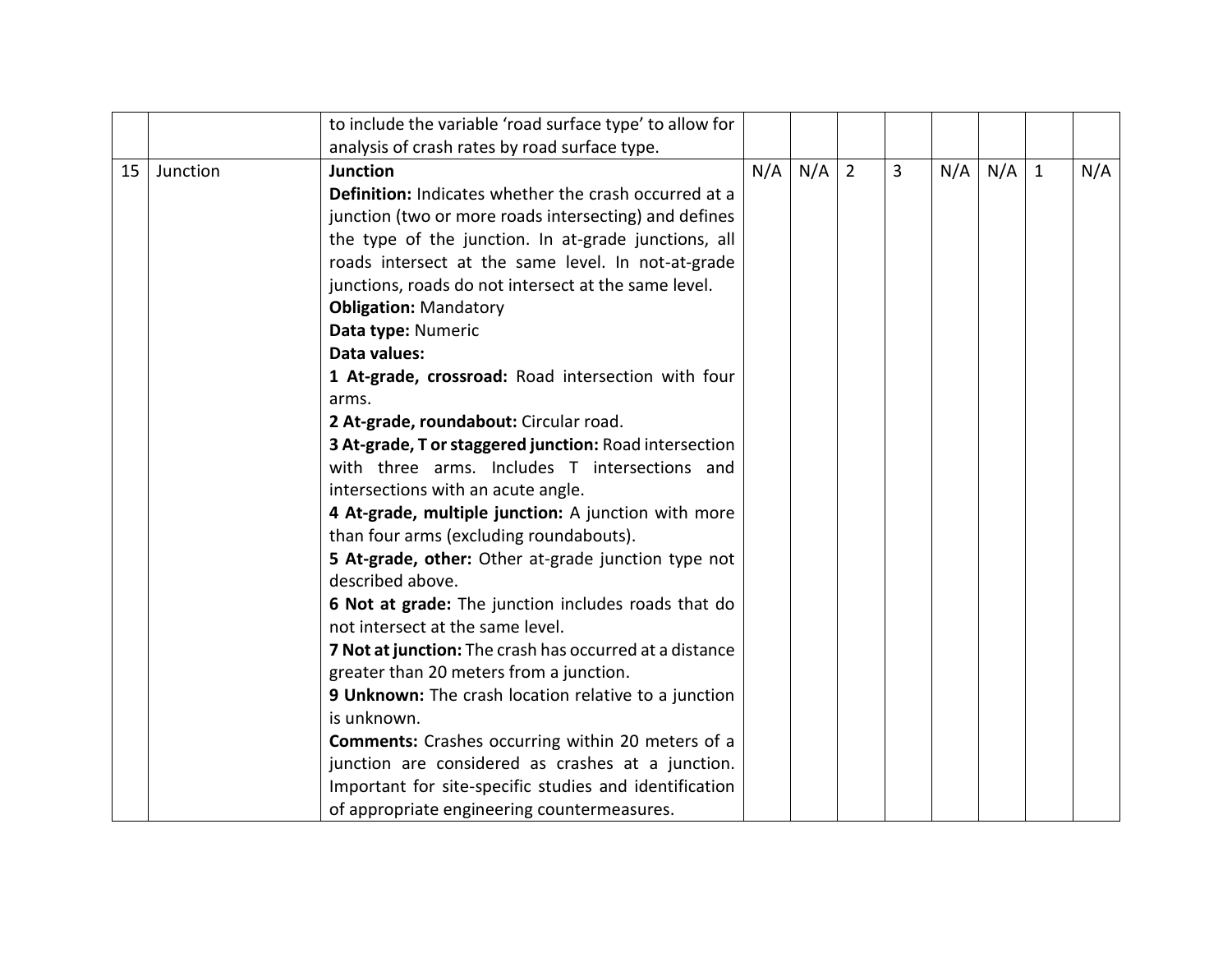| 16 | Traffic control at | <b>Traffic control at junction</b>                           | N/A | N/A | $\overline{2}$ | 3 | N/A | N/A | $\mathbf{1}$ | N/A |
|----|--------------------|--------------------------------------------------------------|-----|-----|----------------|---|-----|-----|--------------|-----|
|    | junction           | Definition: Type of traffic control at the junction          |     |     |                |   |     |     |              |     |
|    |                    | where crash occurred. Applies only to crashes that           |     |     |                |   |     |     |              |     |
|    |                    | occur at a junction.                                         |     |     |                |   |     |     |              |     |
|    |                    | <b>Obligation:</b> Mandatory if crash occurred at a junction |     |     |                |   |     |     |              |     |
|    |                    | Data type: Numeric                                           |     |     |                |   |     |     |              |     |
|    |                    | Data values:                                                 |     |     |                |   |     |     |              |     |
|    |                    | 1 Authorized person: Police officer or traffic warden        |     |     |                |   |     |     |              |     |
|    |                    | at intersection controls the traffic. Applicable even if     |     |     |                |   |     |     |              |     |
|    |                    | traffic signals or other junction control systems are        |     |     |                |   |     |     |              |     |
|    |                    | present.                                                     |     |     |                |   |     |     |              |     |
|    |                    | 2 Stop sign: Priority is determined by stop sign(s).         |     |     |                |   |     |     |              |     |
|    |                    | 3 Give-way sign or markings: give-way sign or                |     |     |                |   |     |     |              |     |
|    |                    | markings determine Priority.                                 |     |     |                |   |     |     |              |     |
|    |                    | 4 Other traffic signs: Priority is determined by traffic     |     |     |                |   |     |     |              |     |
|    |                    | sign(s) other than 'stop', 'give way' or markings.           |     |     |                |   |     |     |              |     |
|    |                    | 5 Automatic traffic signal (working): Priority is            |     |     |                |   |     |     |              |     |
|    |                    | determined by a traffic signal that was working at the       |     |     |                |   |     |     |              |     |
|    |                    | time of the crash.                                           |     |     |                |   |     |     |              |     |
|    |                    | 6 Automatic traffic signal (out of order): A traffic         |     |     |                |   |     |     |              |     |
|    |                    | signal is present but out of order at time of crash.         |     |     |                |   |     |     |              |     |
|    |                    | 7 Uncontrolled: The junction is not controlled by an         |     |     |                |   |     |     |              |     |
|    |                    | authorized person, traffic signs, markings, automatic        |     |     |                |   |     |     |              |     |
|    |                    | traffic signals or other means.                              |     |     |                |   |     |     |              |     |
|    |                    | 8 Other: The junction is controlled by means other           |     |     |                |   |     |     |              |     |
|    |                    | than an authorized person, signs, markings or                |     |     |                |   |     |     |              |     |
|    |                    | automatic traffic signals.                                   |     |     |                |   |     |     |              |     |
|    |                    | <b>Comments:</b> If more than one value is applicable, (e.g. |     |     |                |   |     |     |              |     |
|    |                    | traffic signs and automatic traffic signals) record all      |     |     |                |   |     |     |              |     |
|    |                    | that apply.                                                  |     |     |                |   |     |     |              |     |
| 17 | Road Curve         | <b>Road curve</b>                                            | N/A | N/A | $\overline{2}$ | 3 | N/A | N/A | $\mathbf{1}$ | N/A |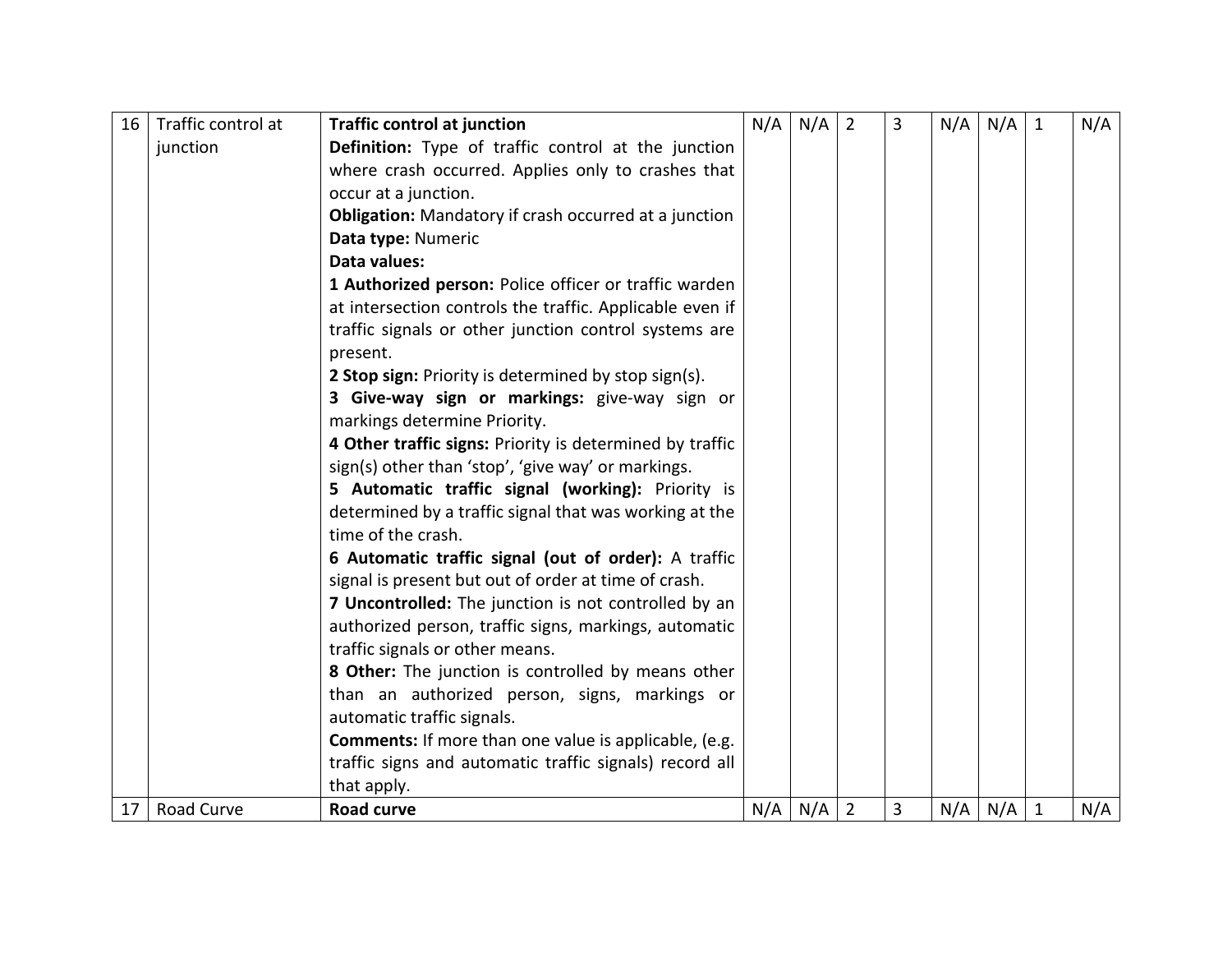|    |                       | Definition: Indicates whether the crash occurred<br>inside a curve, and what type of curve.<br><b>Obligation: Mandatory</b><br>Data type: Numeric<br>Data values:<br>1 Tight curve: The crash occurred inside a road curve<br>that was tight (based on the judgment of the police<br>officer).<br>2 Open curve: The crash occurred inside a road curve<br>that was open (based on the judgment of the police<br>officer).<br>3 No curve: The crash did not occur inside a road<br>curve.<br>9 Unknown: It is not defined whether the crash<br>occurred inside a road curve. |     |     |                |   |     |     |              |     |
|----|-----------------------|-----------------------------------------------------------------------------------------------------------------------------------------------------------------------------------------------------------------------------------------------------------------------------------------------------------------------------------------------------------------------------------------------------------------------------------------------------------------------------------------------------------------------------------------------------------------------------|-----|-----|----------------|---|-----|-----|--------------|-----|
|    |                       | <b>Comments:</b> Useful for identification and diagnosis of<br>high-crash locations, and for guiding changes to road                                                                                                                                                                                                                                                                                                                                                                                                                                                        |     |     |                |   |     |     |              |     |
|    |                       | design, speed limits, etc.                                                                                                                                                                                                                                                                                                                                                                                                                                                                                                                                                  |     |     |                |   |     |     |              |     |
| 18 | Road segment<br>grade | Road segment grade<br>Definition: Indicates whether the crash occurred on a<br>road segment with a steep gradient.<br><b>Obligation: Mandatory</b><br>Data type: Numeric<br>Data values:<br>1 Yes: The crash occurred at a road segment with a<br>high grade.<br>2 No: The crash did not occur at a road segment with<br>a high grade.<br>9 Unknown: It is not defined whether the crash<br>occurred at a road segment with a high grade.                                                                                                                                   | N/A | N/A | $\overline{2}$ | 3 | N/A | N/A | $\mathbf{1}$ | N/A |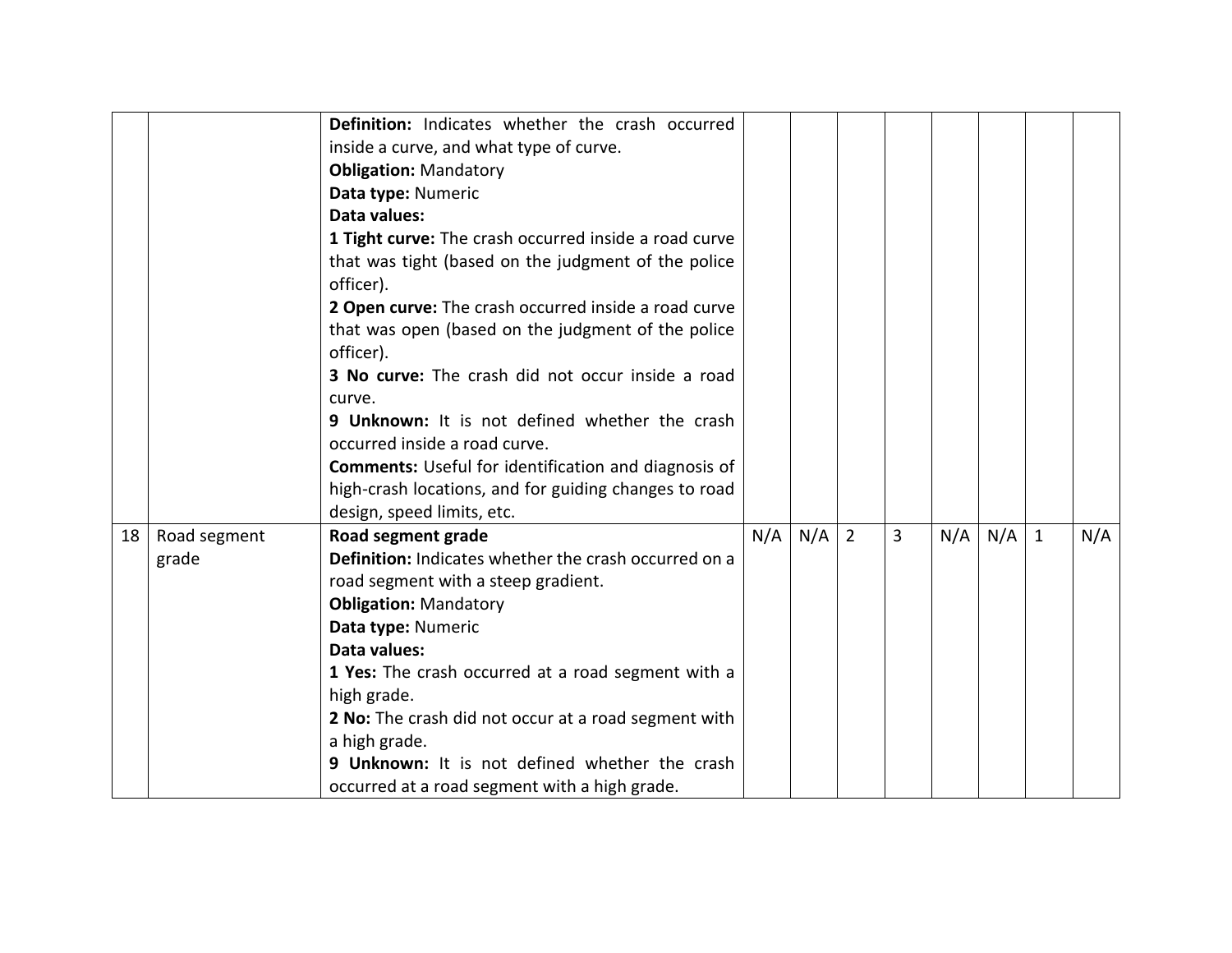|    |                                                                      | <b>Comments:</b> Useful for identification and diagnosis of<br>high-crash locations, and for guiding changes to road<br>design, speed limits, etc.                                                                                                                                                                                                                                    |     |     |                |                |     |              |     |     |
|----|----------------------------------------------------------------------|---------------------------------------------------------------------------------------------------------------------------------------------------------------------------------------------------------------------------------------------------------------------------------------------------------------------------------------------------------------------------------------|-----|-----|----------------|----------------|-----|--------------|-----|-----|
|    |                                                                      |                                                                                                                                                                                                                                                                                                                                                                                       |     |     |                |                |     |              |     |     |
|    | <b>Vehicle related</b><br>indicators                                 |                                                                                                                                                                                                                                                                                                                                                                                       |     |     |                |                |     |              |     |     |
| 19 | Vehicle number                                                       | Vehicle number<br>Definition: Unique number on assigned to identify<br>each vehicle involved in the crash.<br><b>Obligation: Mandatory</b><br>Data type: Numeric, sequential number<br>Comments: Allows the vehicle record to be cross-<br>referenced to the crash record and person records.                                                                                         | N/A | N/A | $\mathbf{1}$   | $\overline{2}$ | N/A | N/A          | N/A | N/A |
| 20 | Vehicle<br>identification<br>number (VIN, issued<br>by manufacturer) | <b>Vehicle VIN number</b><br>Definition: Unique vehicle number attached to the<br>engine compartment of the vehicle by the<br>manufacturer to identify each vehicle involved in the<br>crash.<br><b>Obligation: Mandatory</b><br>Data type: Numeric, sequential number<br><b>Comments:</b> Allows the vehicle record to be cross-<br>referenced with registration and person records. | N/A | N/A | $\overline{2}$ | 3              | N/A | $\mathbf{1}$ | N/A | N/A |
| 21 | Vehicle registration<br>number                                       | Vehicle registration number<br>Definition: Unique vehicle registration number<br>appearing on the number plate and registration<br>documents.<br><b>Obligation: Mandatory</b><br>Data type: numeric, sequential number<br><b>Comments: Allows cross-referencing with vehicle</b><br>VIN number and identification.                                                                    | N/A | N/A | $\mathbf{1}$   | $\overline{2}$ | N/A | 3            | N/A | N/A |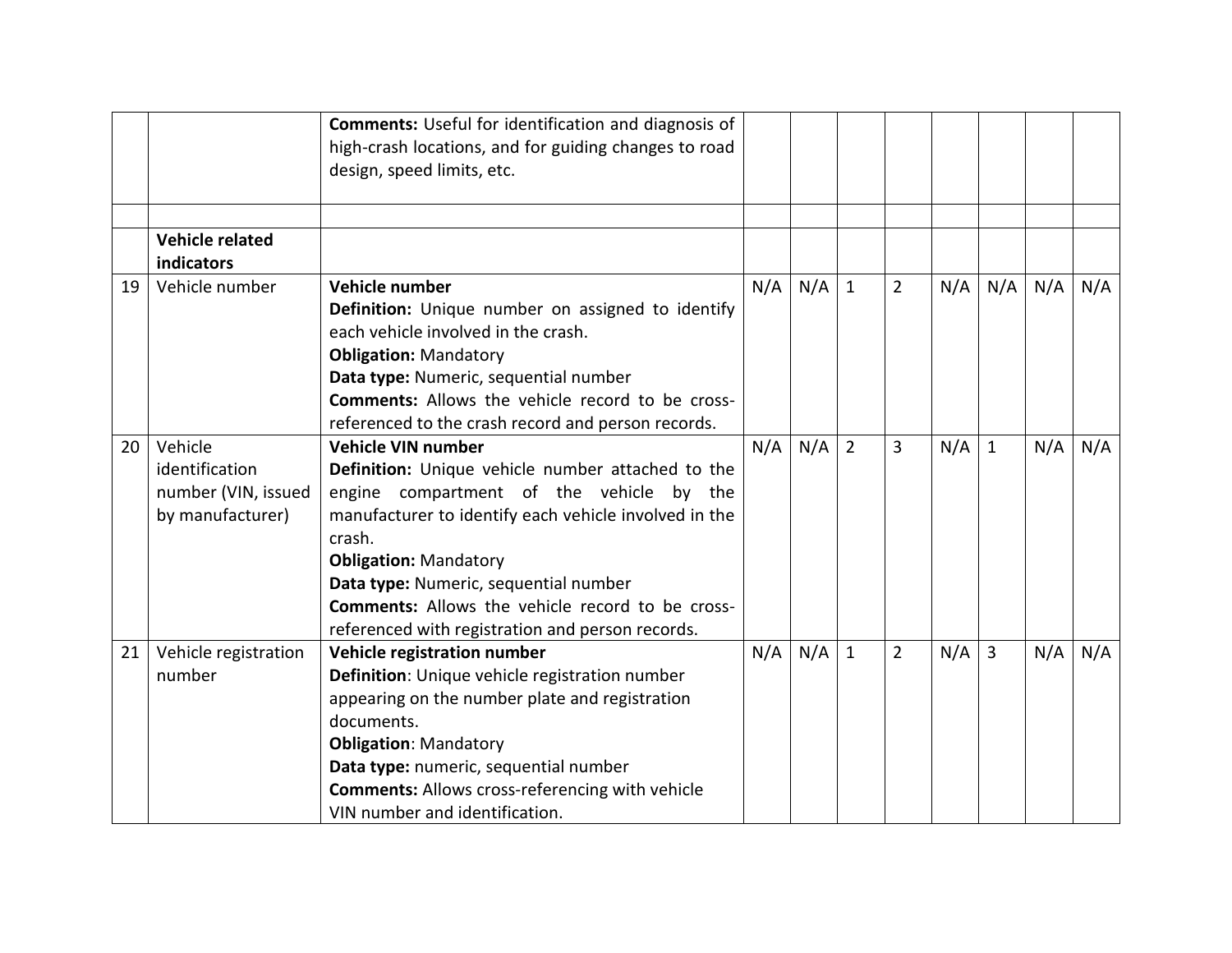| 22 | Vehicle type | Vehicle type                                                  | 4 | 5 | $\overline{2}$ | $\overline{3}$ | N/A | $\mathbf{1}$ | N/A | N/A |
|----|--------------|---------------------------------------------------------------|---|---|----------------|----------------|-----|--------------|-----|-----|
|    |              | <b>Definition:</b> The type of vehicle involved in the crash. |   |   |                |                |     |              |     |     |
|    |              | <b>Obligation: Mandatory</b>                                  |   |   |                |                |     |              |     |     |
|    |              | Data type: Numeric                                            |   |   |                |                |     |              |     |     |
|    |              | Data values:                                                  |   |   |                |                |     |              |     |     |
|    |              | 1 Bicycle: Road vehicle with two or more wheels,              |   |   |                |                |     |              |     |     |
|    |              | generally propelled solely by the energy of the person        |   |   |                |                |     |              |     |     |
|    |              | on the vehicle, in particular by means of a pedal             |   |   |                |                |     |              |     |     |
|    |              | system, lever or handle.                                      |   |   |                |                |     |              |     |     |
|    |              | 2 Other non-motor vehicle: Other vehicle without              |   |   |                |                |     |              |     |     |
|    |              | engine not included in the list above.                        |   |   |                |                |     |              |     |     |
|    |              | 3 Two/three wheel motor vehicle: Two or three-                |   |   |                |                |     |              |     |     |
|    |              | wheeled road motor vehicle (includes mopeds,                  |   |   |                |                |     |              |     |     |
|    |              | motorcycles, tricycles and all-terrain vehicles).             |   |   |                |                |     |              |     |     |
|    |              | 4 Passenger car: Road motor vehicle other than a two          |   |   |                |                |     |              |     |     |
|    |              | or three-wheeled vehicle, intended for the carriage of        |   |   |                |                |     |              |     |     |
|    |              | passengers and designed to seat no more than nine             |   |   |                |                |     |              |     |     |
|    |              | (driver included).                                            |   |   |                |                |     |              |     |     |
|    |              | 5 Bus/coach/trolley: Passenger-carrying vehicle,              |   |   |                |                |     |              |     |     |
|    |              | most commonly used for public transport, inter-               |   |   |                |                |     |              |     |     |
|    |              | urban movements and tourist trips, seating more               |   |   |                |                |     |              |     |     |
|    |              | than nine persons. Includes vehicles connected to             |   |   |                |                |     |              |     |     |
|    |              | electric conductors and which are not rail-borne.             |   |   |                |                |     |              |     |     |
|    |              | 6 Light goods vehicle (<3.5 t): Smaller (by weight)           |   |   |                |                |     |              |     |     |
|    |              | motor vehicle designed exclusively or primarily for the       |   |   |                |                |     |              |     |     |
|    |              | transport of goods.                                           |   |   |                |                |     |              |     |     |
|    |              | 7 Heavy goods vehicle $(23.5 t)$ : Larger (by weight)         |   |   |                |                |     |              |     |     |
|    |              | motor vehicle designed exclusively or primarily for the       |   |   |                |                |     |              |     |     |
|    |              | transport of goods.                                           |   |   |                |                |     |              |     |     |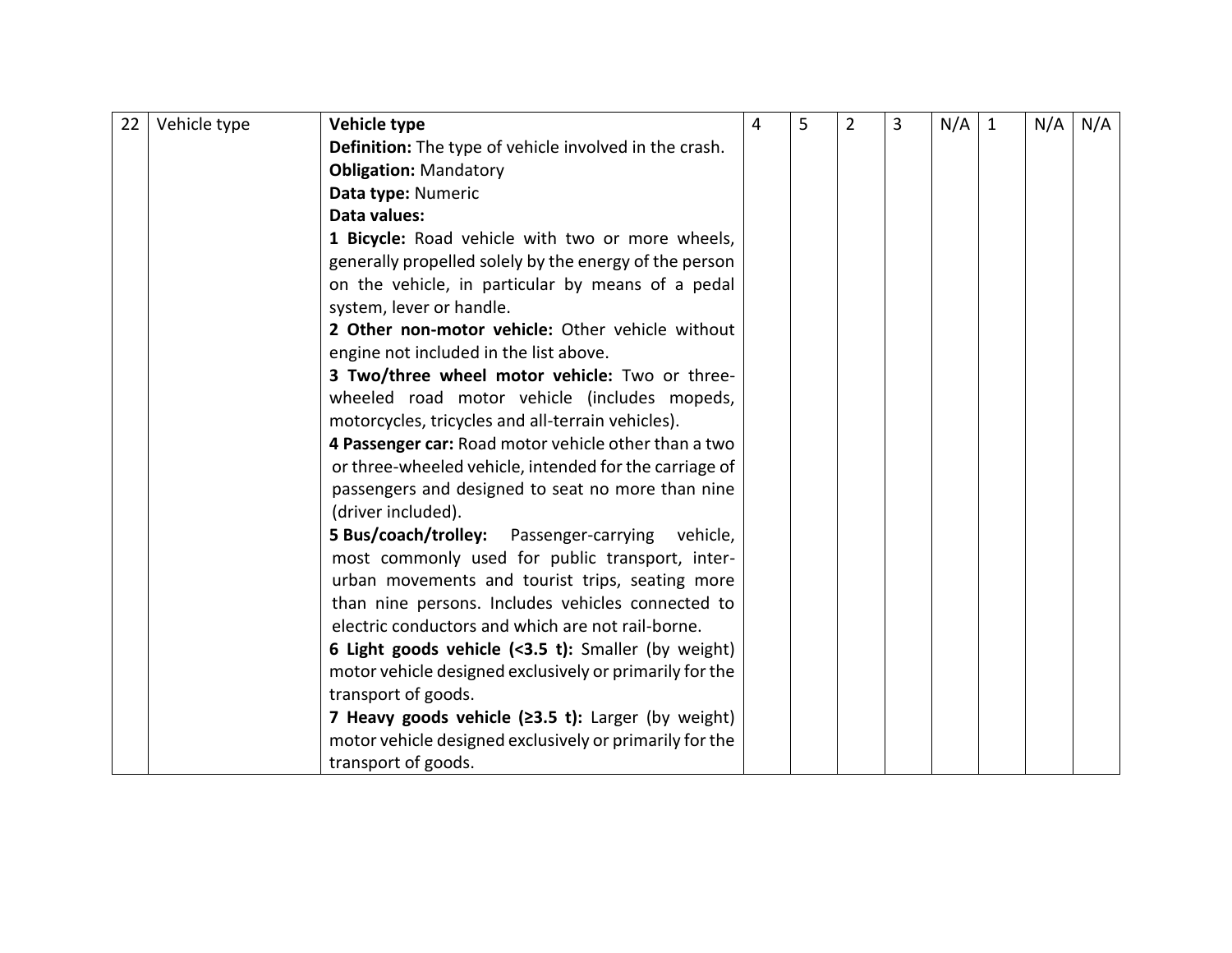|    |               | 8 Other motor vehicle: Other vehicle not powered by<br>an engine and not included in the two previous lists of<br>values.<br>9 Unknown: The type of the vehicle is unknown or it<br>was not stated.<br><b>Comments:</b> Allows for analysis of crash risk by vehicle<br>type and road user type. Important for evaluation of<br>countermeasures designed for specific vehicles or to<br>protect specific road users.                                                                                                                                                                                                              |     |     |                |   |     |              |     |     |
|----|---------------|-----------------------------------------------------------------------------------------------------------------------------------------------------------------------------------------------------------------------------------------------------------------------------------------------------------------------------------------------------------------------------------------------------------------------------------------------------------------------------------------------------------------------------------------------------------------------------------------------------------------------------------|-----|-----|----------------|---|-----|--------------|-----|-----|
| 23 | Vehicle make  | <b>Vehicle make</b><br>Definition: Indicate the make (distinctive name)<br>assigned by motor vehicle manufacturer.<br>Obligation: Mandatory if the vehicle is a motorized<br>vehicle. Not applicable to bicycles, tricycles, rickshaws<br>and animal-powered vehicles.<br>Data type: Character string. Alternatively, a list of<br>motor vehicle makes can be composed, with a code<br>corresponding to each. Such a list allows for more<br>consistent and reliable recording, as well as for easier<br>interpretation of the data.<br><b>Comments:</b> Allows for crash analyses related to the<br>various motor vehicle makes. | N/A | N/A | $\overline{2}$ | 3 | N/A | $\mathbf{1}$ | N/A | N/A |
| 24 | Vehicle model | Vehicle model<br>Definition: The code assigned by the manufacturer to<br>denote a family of motor vehicles (within a make) that<br>have a degree of similarity in construction.<br>Obligation: Mandatory if the vehicle is a motorized<br>vehicle. Not applicable to bicycles, tricycles, rickshaws<br>and animal-powered vehicles<br>Data type: Character string. Alternatively, a list of<br>motor vehicle models can be composed, with a code                                                                                                                                                                                  | N/A | N/A | $\overline{2}$ | 3 | N/A | $\mathbf{1}$ | N/A | N/A |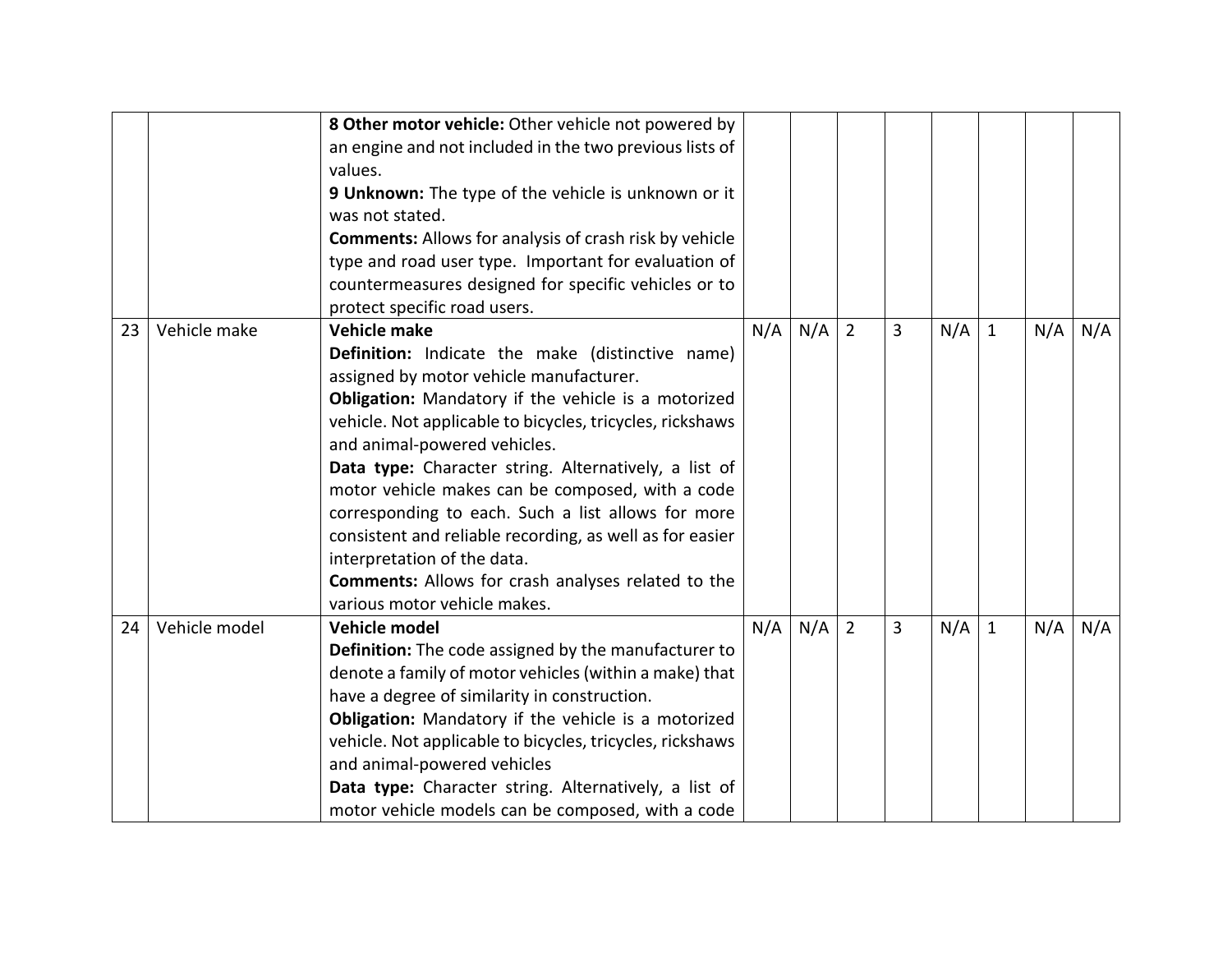|    |                                | corresponding to each. Such a list allows for more<br>consistent and reliable recording, as well as for easier<br>interpretation of the data.<br><b>Comments:</b> Record the name of the model as referred<br>to in the country in which the crash occurred. Allows<br>for crash analyses related to the various motor vehicle<br>models.                                                                                                                                          |     |     |                |                |     |              |     |     |
|----|--------------------------------|------------------------------------------------------------------------------------------------------------------------------------------------------------------------------------------------------------------------------------------------------------------------------------------------------------------------------------------------------------------------------------------------------------------------------------------------------------------------------------|-----|-----|----------------|----------------|-----|--------------|-----|-----|
| 25 | Vehicle year of<br>manufacture | Vehicle model year<br>Definition: The year assigned to a motor vehicle by<br>the manufacturer.<br>Obligation: Mandatory if the vehicle is a motorized<br>vehicle. Not applicable to bicycles, tricycles, rickshaws<br>and animal-powered vehicles<br>Data type: Numeric (YYYY)<br><b>Comments:</b> Can<br>be obtained<br>vehicle<br>from<br>registration. Important for use in identifying motor<br>vehicle model year for evaluation, research, and crash<br>comparison purposes. | N/A | N/A | $\overline{2}$ | 3              | N/A | $\mathbf{1}$ | N/A | N/A |
| 26 | Engine size                    | <b>Engine size</b><br><b>Definition:</b> The size of the vehicle's engine is recorded<br>in cubic centimeters.<br>Obligation: Mandatory, if vehicle is motorized. Not<br>applicable to bicycles, tricycles, rickshaws and animal-<br>powered vehicles.<br>Data type: Numeric<br>Data values:<br>nnnn: Size of engine<br>9999: Unknown engine size<br><b>Comments:</b> Important for identifying the impact of<br>motor vehicle power on crash risk.                                | N/A | N/A | $\overline{3}$ | $\overline{2}$ | N/A | $\mathbf{1}$ | N/A |     |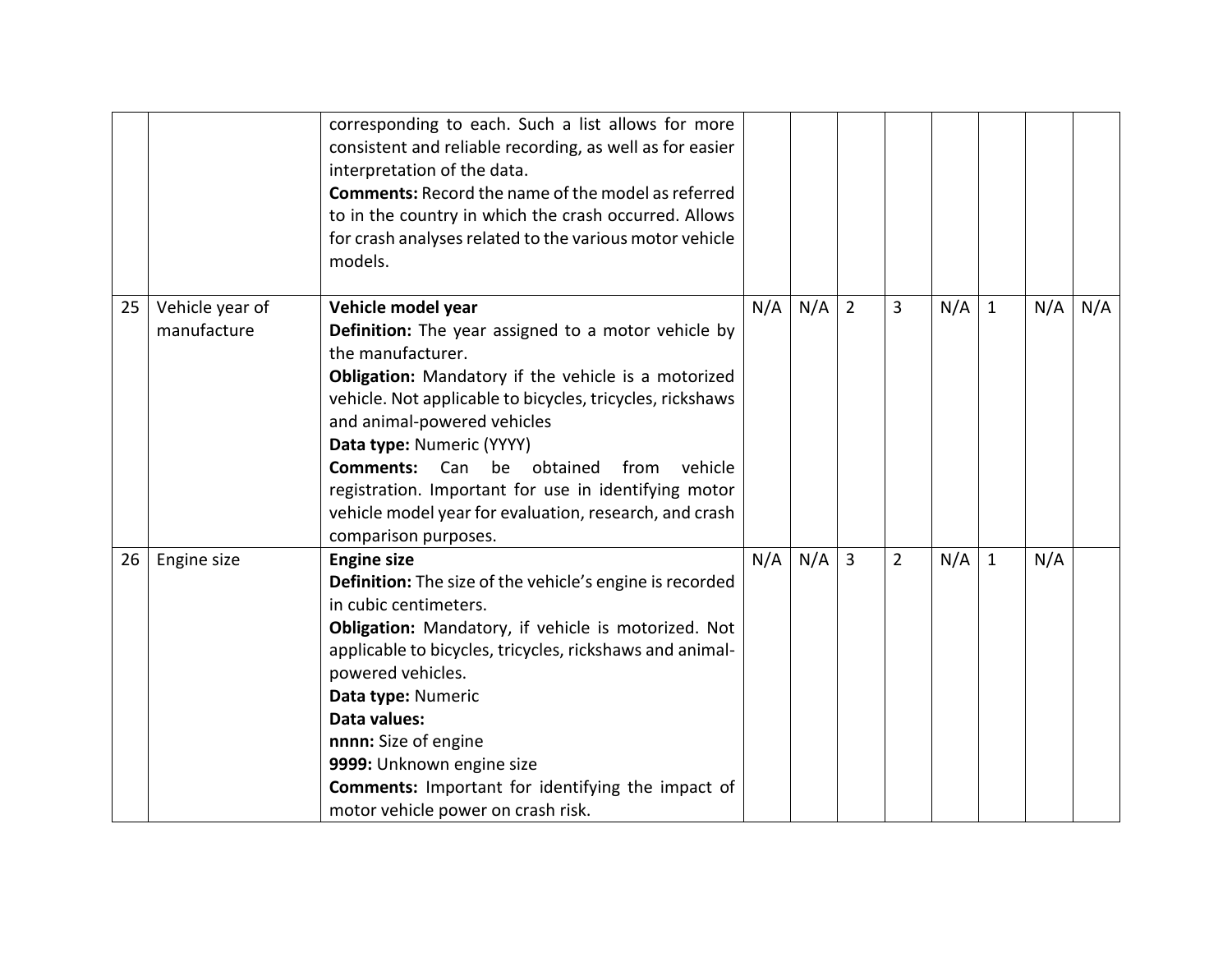| 27 | Vehicle special   | <b>Vehicle special function</b>                                                       | N/A | N/A | N/A          | $\overline{2}$ | N/A | $\mathbf{1}$ | N/A | N/A |
|----|-------------------|---------------------------------------------------------------------------------------|-----|-----|--------------|----------------|-----|--------------|-----|-----|
|    | function          | <b>Definition:</b> The type of special function being served                          |     |     |              |                |     |              |     |     |
|    |                   | by this vehicle regardless of whether the function is                                 |     |     |              |                |     |              |     |     |
|    |                   | marked on the vehicle.                                                                |     |     |              |                |     |              |     |     |
|    |                   | Obligation: Mandatory, if vehicle is motorized. Not                                   |     |     |              |                |     |              |     |     |
|    |                   | applicable to bicycles, tricycles, rickshaws and animal-                              |     |     |              |                |     |              |     |     |
|    |                   | powered vehicles.                                                                     |     |     |              |                |     |              |     |     |
|    |                   | Data type: Numeric                                                                    |     |     |              |                |     |              |     |     |
|    |                   | Data values:                                                                          |     |     |              |                |     |              |     |     |
|    |                   | 1 No special function: No special function of the                                     |     |     |              |                |     |              |     |     |
|    |                   | vehicle.                                                                              |     |     |              |                |     |              |     |     |
|    |                   | 2 Taxi: Licensed passenger car for hire with driver,<br>without predetermined routes. |     |     |              |                |     |              |     |     |
|    |                   | 3 Vehicle used as bus: Passenger road motor vehicle                                   |     |     |              |                |     |              |     |     |
|    |                   | used for the transport of people.                                                     |     |     |              |                |     |              |     |     |
|    |                   | 4 Police / military: Motor vehicle used for police /                                  |     |     |              |                |     |              |     |     |
|    |                   | military purposes.                                                                    |     |     |              |                |     |              |     |     |
|    |                   | 5 Emergency vehicle: Motor vehicle used for                                           |     |     |              |                |     |              |     |     |
|    |                   | emergency purposes (includes ambulances, fire                                         |     |     |              |                |     |              |     |     |
|    |                   | service vehicles etc.).                                                               |     |     |              |                |     |              |     |     |
|    |                   | 8 Other: Other special functions, not mentioned                                       |     |     |              |                |     |              |     |     |
|    |                   | above.                                                                                |     |     |              |                |     |              |     |     |
|    |                   | 9 Unknown: It was not possible to record a special                                    |     |     |              |                |     |              |     |     |
|    |                   | function.                                                                             |     |     |              |                |     |              |     |     |
|    |                   | Important to evaluate the crash<br><b>Comments:</b>                                   |     |     |              |                |     |              |     |     |
|    |                   | involvement of vehicles used for special uses.                                        |     |     |              |                |     |              |     |     |
| 28 | Vehicle maneuver  | Vehicle maneuver                                                                      | N/A | N/A | $\mathbf{1}$ | $\overline{2}$ | N/A | N/A          | N/A | N/A |
|    | (what the vehicle | Definition: The controlled maneuver for this motor                                    |     |     |              |                |     |              |     |     |
|    | was doing at the  | vehicle prior to the crash.                                                           |     |     |              |                |     |              |     |     |
|    | time of the crash | <b>Obligation: Mandatory</b>                                                          |     |     |              |                |     |              |     |     |
|    |                   | Data type: Numeric                                                                    |     |     |              |                |     |              |     |     |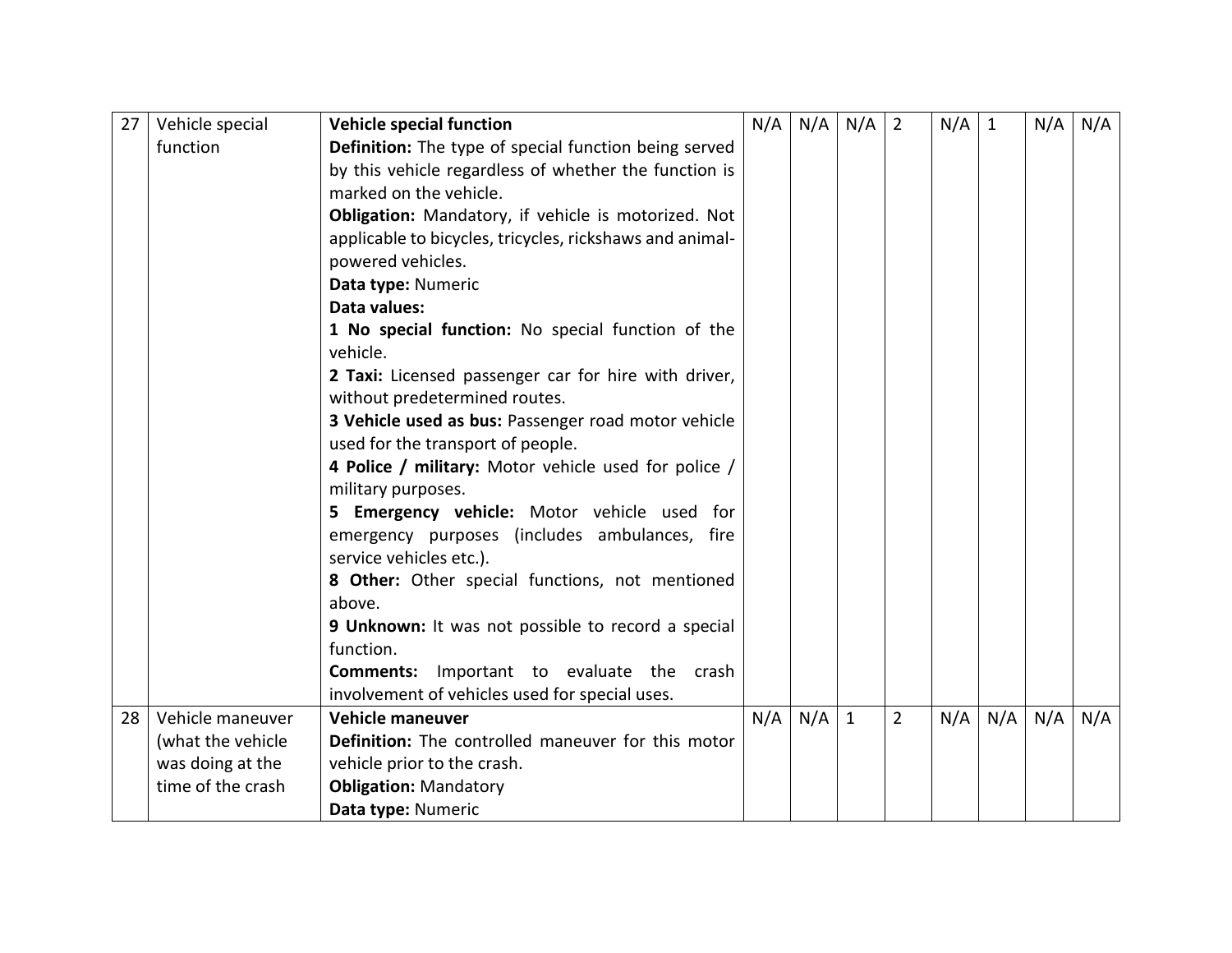|    |                       | Data values:<br>1 Reversing: The vehicle was reversing.<br>2 Parked: Vehicle was parked and stationary.<br>3 Entering or leaving a parking position: The vehicle<br>was entering or leaving a parking position<br>4 Slowing or stopping: The vehicle was slowing or<br>stopping<br>5 Moving off: The vehicle was still and started moving.<br>Does not include vehicle leaving or entering a parking<br>position.<br>6 Waiting to turn: The vehicle was stationary, waiting<br>to turn.<br>7 Turning: The vehicle was turning (includes U-turns).<br>10 Changing lane: The vehicle was changing lane.<br>11 Avoidance maneuver: The vehicle changed its<br>course in order to avoid an object on the carriageway<br>(including another vehicle or pedestrian).<br>12 Overtaking vehicle: The vehicle was overtaking<br>another vehicle.<br>13 Straightforward / normal driving: The vehicle was<br>moving ahead away from any bend.<br>8 Other<br>9 Unknown |   |   |                |   |     |     |     |              |
|----|-----------------------|-------------------------------------------------------------------------------------------------------------------------------------------------------------------------------------------------------------------------------------------------------------------------------------------------------------------------------------------------------------------------------------------------------------------------------------------------------------------------------------------------------------------------------------------------------------------------------------------------------------------------------------------------------------------------------------------------------------------------------------------------------------------------------------------------------------------------------------------------------------------------------------------------------------------------------------------------------------|---|---|----------------|---|-----|-----|-----|--------------|
|    | <b>Person related</b> |                                                                                                                                                                                                                                                                                                                                                                                                                                                                                                                                                                                                                                                                                                                                                                                                                                                                                                                                                             |   |   |                |   |     |     |     |              |
|    | indicators            |                                                                                                                                                                                                                                                                                                                                                                                                                                                                                                                                                                                                                                                                                                                                                                                                                                                                                                                                                             |   |   |                |   |     |     |     |              |
| 29 | Person ID             | <b>Person number</b>                                                                                                                                                                                                                                                                                                                                                                                                                                                                                                                                                                                                                                                                                                                                                                                                                                                                                                                                        | 4 | 3 | $\overline{2}$ | 5 | N/A | N/A | N/A | $\mathbf{1}$ |
|    |                       | Definition: Number assigned to uniquely identify each                                                                                                                                                                                                                                                                                                                                                                                                                                                                                                                                                                                                                                                                                                                                                                                                                                                                                                       |   |   |                |   |     |     |     |              |
|    |                       | person involved in the crash.                                                                                                                                                                                                                                                                                                                                                                                                                                                                                                                                                                                                                                                                                                                                                                                                                                                                                                                               |   |   |                |   |     |     |     |              |
|    |                       | <b>Obligation: Mandatory</b>                                                                                                                                                                                                                                                                                                                                                                                                                                                                                                                                                                                                                                                                                                                                                                                                                                                                                                                                |   |   |                |   |     |     |     |              |
|    |                       | Data type: Numeric (two-digit number, nn)                                                                                                                                                                                                                                                                                                                                                                                                                                                                                                                                                                                                                                                                                                                                                                                                                                                                                                                   |   |   |                |   |     |     |     |              |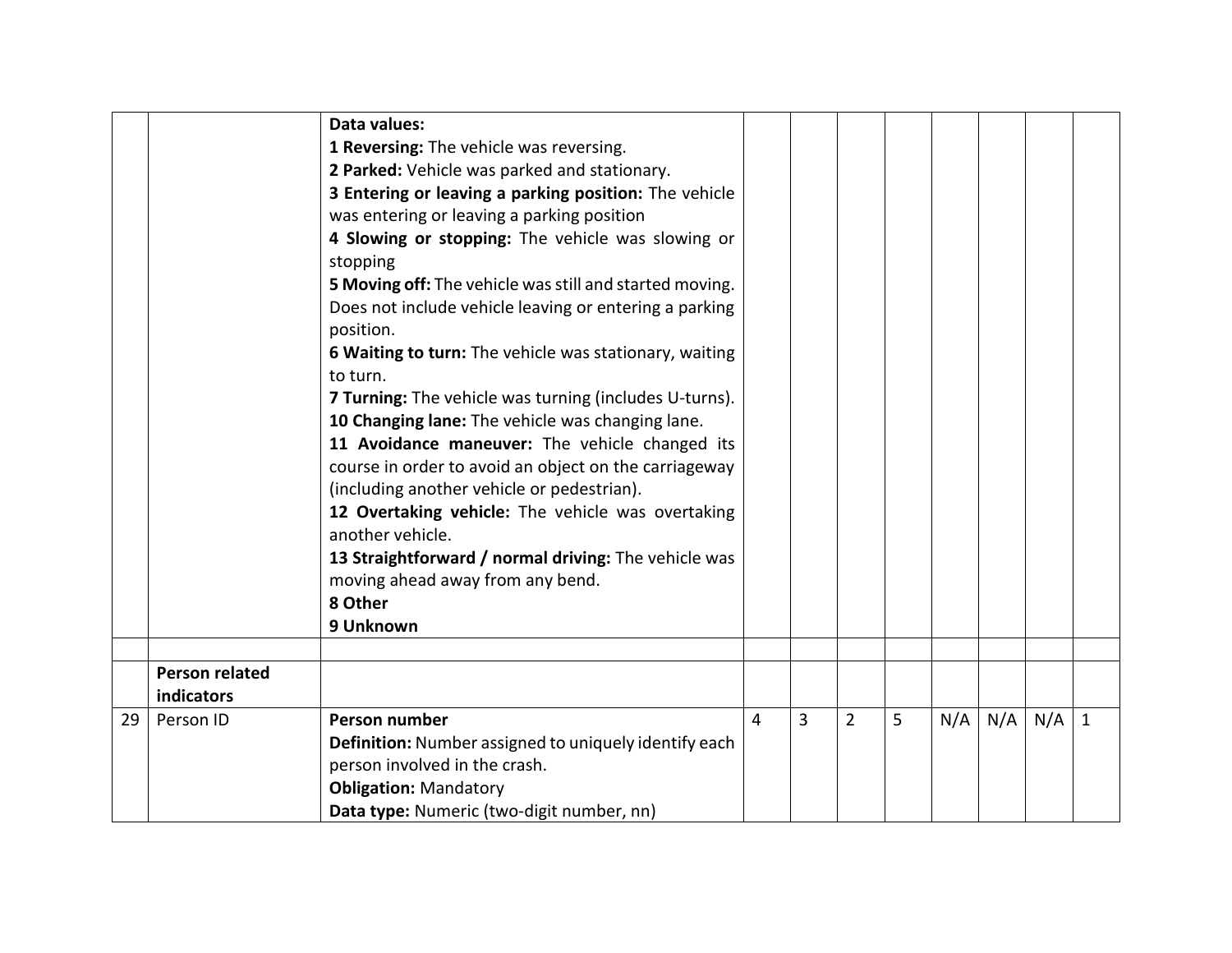|    |                                       | <b>Comments:</b> The persons related to the first<br>(presumed liable) vehicle will be recorded first. Within<br>a specific vehicle, the driver will be recorded first,<br>followed by the passengers. Allows the person record<br>to be cross-referenced to crash, road and vehicle<br>records to establish a unique linkage with the Crash ID<br>and the Vehicle number.                                                                                                                             |                |                |              |                |     |     |     |              |
|----|---------------------------------------|--------------------------------------------------------------------------------------------------------------------------------------------------------------------------------------------------------------------------------------------------------------------------------------------------------------------------------------------------------------------------------------------------------------------------------------------------------------------------------------------------------|----------------|----------------|--------------|----------------|-----|-----|-----|--------------|
| 30 | Occupant's vehicle<br>number          | Occupant's vehicle number<br>Definition: The unique number assigned for this crash<br>to the motor vehicle in which the person was an<br>occupant.<br><b>Obligation: Mandatory</b><br>Data type: Numeric (two-digit number, nn)<br><b>Comments:</b> Allows the person record to be cross-<br>referenced to the vehicle records, linking the persons<br>to the motor vehicle in which they were travelling.                                                                                             | N/A            | N/A            | $\mathbf{1}$ | $\overline{2}$ | N/A | N/A | N/A | N/A          |
| 31 | Pedestrian's linked<br>vehicle number | Pedestrian's linked vehicle number<br>Definition: The unique number assigned for this crash<br>to the motor vehicle that collided with this person.<br>The vehicle number assigned under to the motor<br>vehicle that collided with this person.<br><b>Obligation: Mandatory</b><br>Data type: Numeric (two-digit number, nn, from V1)<br><b>Comments:</b> Allows the person record to be cross-<br>referenced to the vehicle records,<br>linking the person to the motor vehicle that struck<br>them. | N/A            | N/A            | $\mathbf{1}$ | $\overline{2}$ | N/A | N/A | N/A | N/A          |
| 32 | Date of birth                         | Date of birth<br>Definition: Indicates the date of birth of the person<br>involved in the crash.                                                                                                                                                                                                                                                                                                                                                                                                       | $\overline{3}$ | $\overline{2}$ | 5            | 4              | N/A | N/A | N/A | $\mathbf{1}$ |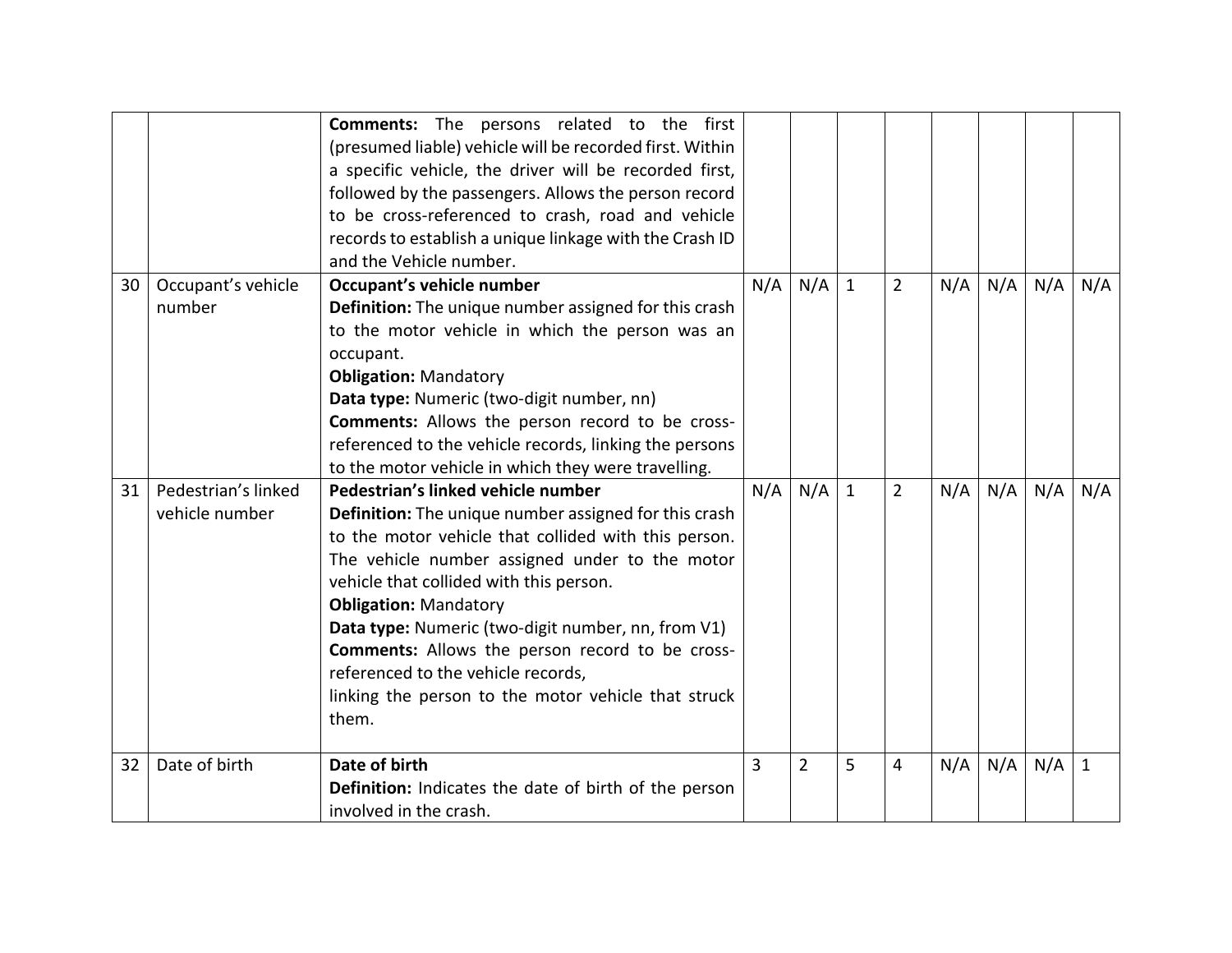|    |                   | <b>Obligation: Mandatory</b><br>Data type: Numeric (date format $-$ dd/mm/yyyy,<br>99/99/9999 if birth date unknown)<br><b>Comments:</b> Allows calculation of person's age.<br>Important for analysis of crash risk by age group, and<br>assessing effectiveness of occupant protection<br>systems by age group. Key variable for linkage with<br>records in other databases.                                                                                                                                                                                                                                                                                                       |                |             |              |                |     |     |     |     |
|----|-------------------|--------------------------------------------------------------------------------------------------------------------------------------------------------------------------------------------------------------------------------------------------------------------------------------------------------------------------------------------------------------------------------------------------------------------------------------------------------------------------------------------------------------------------------------------------------------------------------------------------------------------------------------------------------------------------------------|----------------|-------------|--------------|----------------|-----|-----|-----|-----|
| 33 | Sex               | <b>Sex</b><br>Definition: Indicates the sex of the person involved in<br>the crash.<br><b>Obligation: Mandatory</b><br>Data type: Numeric<br>Data values:<br>1 Male: Based on identification documents / personal<br>ID number or determined by the police.<br>2 Female: Based on identification documents /<br>personal ID number or determined by the police.<br>9 Unknown: Sex could not be determined (police<br>unable to trace person, not specified).<br><b>Comments:</b> Important for analysis of crash risk by sex.<br>Important for evaluation of the effect of sex of the<br>person involved on occupant protection systems and<br>motor vehicle design characteristics. | $\overline{3}$ | $2^{\circ}$ | 5            | 4              | N/A | N/A | N/A | 1   |
| 34 | Type of road user | Type of road user<br><b>Definition:</b> This variable indicates the role of each<br>person at the time of the crash.<br><b>Obligation: Mandatory</b><br>Data type: Numeric<br>Data values:                                                                                                                                                                                                                                                                                                                                                                                                                                                                                           | 4              | 3           | $\mathbf{1}$ | $\overline{2}$ | N/A | N/A | N/A | N/A |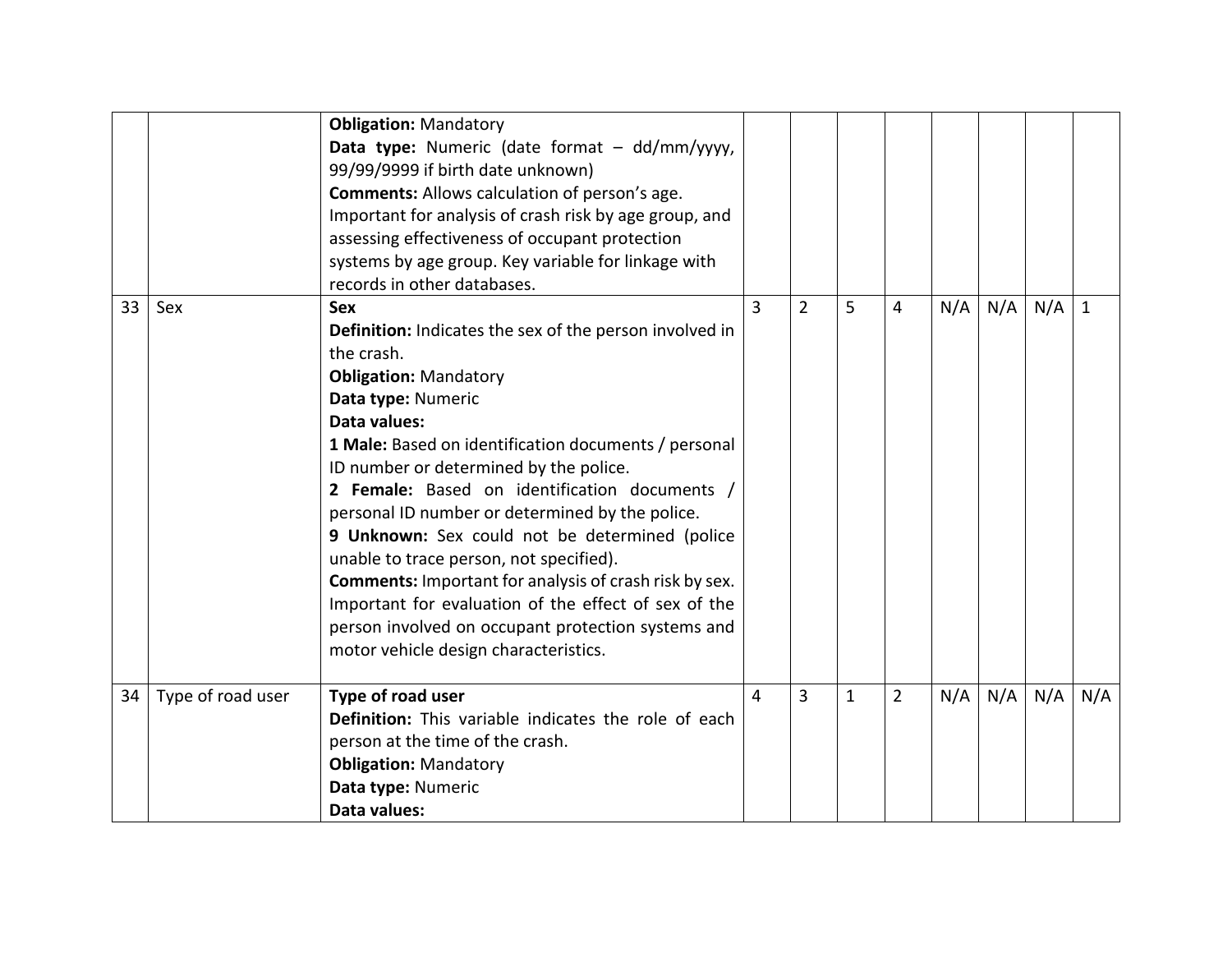|    |                  | 1 Driver: Driver or operator of motorized or non-<br>motorized vehicle. Includes cyclists, persons pulling a<br>rickshaw or riding an animal.<br>2 Passenger: Person riding on or in a vehicle, who is<br>not the driver. Includes person in the act of boarding,<br>alighting from a vehicle or sitting/stranding.<br>3 Pedestrian: Person on foot, pushing or holding a<br>bicycle, pram or a pushchair, leading or herding an<br>animal, riding a toy cycle, on roller skates, skateboard<br>or skis. Excludes persons in the act of boarding or<br>alighting from a vehicle.<br>8 Other: Person involved in the crash who is not of any<br>type listed above.<br>9 Unknown: It is not known what role the person<br>played in the crash.<br><b>Comments:</b> Allows for analysis of crash risk by road<br>user type (in combination with Vehicle type, V2).<br>Important for evaluation of countermeasures |                |                |              |                |     |     |     |     |
|----|------------------|----------------------------------------------------------------------------------------------------------------------------------------------------------------------------------------------------------------------------------------------------------------------------------------------------------------------------------------------------------------------------------------------------------------------------------------------------------------------------------------------------------------------------------------------------------------------------------------------------------------------------------------------------------------------------------------------------------------------------------------------------------------------------------------------------------------------------------------------------------------------------------------------------------------|----------------|----------------|--------------|----------------|-----|-----|-----|-----|
|    |                  | designed to protect specific road users.                                                                                                                                                                                                                                                                                                                                                                                                                                                                                                                                                                                                                                                                                                                                                                                                                                                                       |                |                |              |                |     |     |     |     |
| 35 | Seating position | <b>Seating position</b><br>Definition: The location of the person in the vehicle at<br>the time of the crash.<br><b>Obligation:</b> Mandatory for all vehicle occupants<br>Data type: Numeric<br><b>Subfield: Row</b><br>Data values:<br>1 Front<br>2 Rear<br>3 Not applicable (e.g. riding on motor vehicle exterior)<br>8 Other<br>9 Unknown                                                                                                                                                                                                                                                                                                                                                                                                                                                                                                                                                                 | $\overline{3}$ | $\overline{4}$ | $\mathbf{1}$ | $\overline{2}$ | N/A | N/A | N/A | N/A |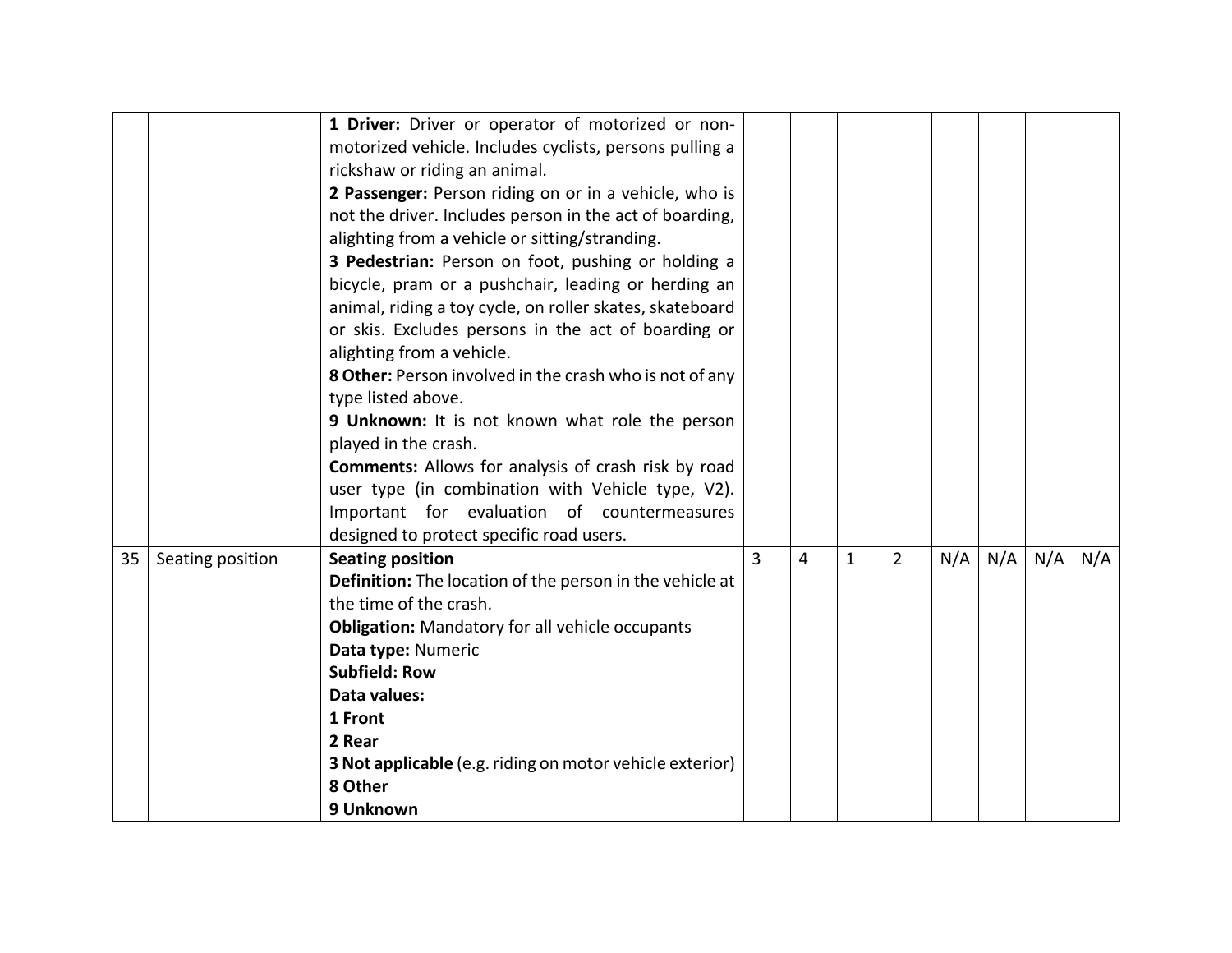|    |                  | <b>Subfield: Seat</b>                                            |                |                |   |   |     |     |     |              |
|----|------------------|------------------------------------------------------------------|----------------|----------------|---|---|-----|-----|-----|--------------|
|    |                  | Data values:                                                     |                |                |   |   |     |     |     |              |
|    |                  | 1 Left                                                           |                |                |   |   |     |     |     |              |
|    |                  | 2 Middle                                                         |                |                |   |   |     |     |     |              |
|    |                  | 3 Right                                                          |                |                |   |   |     |     |     |              |
|    |                  | 4 Not applicable (e.g. riding on motor vehicle exterior)         |                |                |   |   |     |     |     |              |
|    |                  | 8 Other                                                          |                |                |   |   |     |     |     |              |
|    |                  | 9 Unknown                                                        |                |                |   |   |     |     |     |              |
|    |                  | <b>Comments: Important for full evaluation of occupant</b>       |                |                |   |   |     |     |     |              |
|    |                  | protection programs.                                             |                |                |   |   |     |     |     |              |
| 36 | Injury severity  | Injury severity                                                  | $\overline{2}$ | 3              | 5 | 4 | N/A | N/A | N/A | $\mathbf{1}$ |
|    |                  | <b>Definition:</b> The injury severity level for a person        |                |                |   |   |     |     |     |              |
|    |                  | involved in the crash.                                           |                |                |   |   |     |     |     |              |
|    |                  | <b>Obligation: Mandatory</b>                                     |                |                |   |   |     |     |     |              |
|    |                  | Data type: Numeric                                               |                |                |   |   |     |     |     |              |
|    |                  | Data values:                                                     |                |                |   |   |     |     |     |              |
|    |                  | 1 Fatal injury: Person was killed immediately or died            |                |                |   |   |     |     |     |              |
|    |                  | within 30 days, as a result of the crash.                        |                |                |   |   |     |     |     |              |
|    |                  | 2 Serious/severe injury: Person was hospitalized for             |                |                |   |   |     |     |     |              |
|    |                  | at least 24 hours because of injuries sustained in the<br>crash. |                |                |   |   |     |     |     |              |
|    |                  | 3 Slight/minor injury: Person was injured and                    |                |                |   |   |     |     |     |              |
|    |                  | hospitalized for less than 24 hours or not hospitalized.         |                |                |   |   |     |     |     |              |
|    |                  | 4 No injury: Person was not injured.                             |                |                |   |   |     |     |     |              |
|    |                  | 9 Unknown: Injury severity was not recorded or is                |                |                |   |   |     |     |     |              |
|    |                  | unknown.                                                         |                |                |   |   |     |     |     |              |
|    |                  | Comment: Important for injury outcome analysis,                  |                |                |   |   |     |     |     |              |
|    |                  | evaluation, and appropriate classification of crash              |                |                |   |   |     |     |     |              |
|    |                  | severity (PD1). Important element for linkage with               |                |                |   |   |     |     |     |              |
|    |                  | records in other databases.                                      |                |                |   |   |     |     |     |              |
| 37 | Safety equipment | <b>Safety equipment</b>                                          | 3              | $\overline{2}$ | 1 | 4 | N/A | 5   | N/A | N/A          |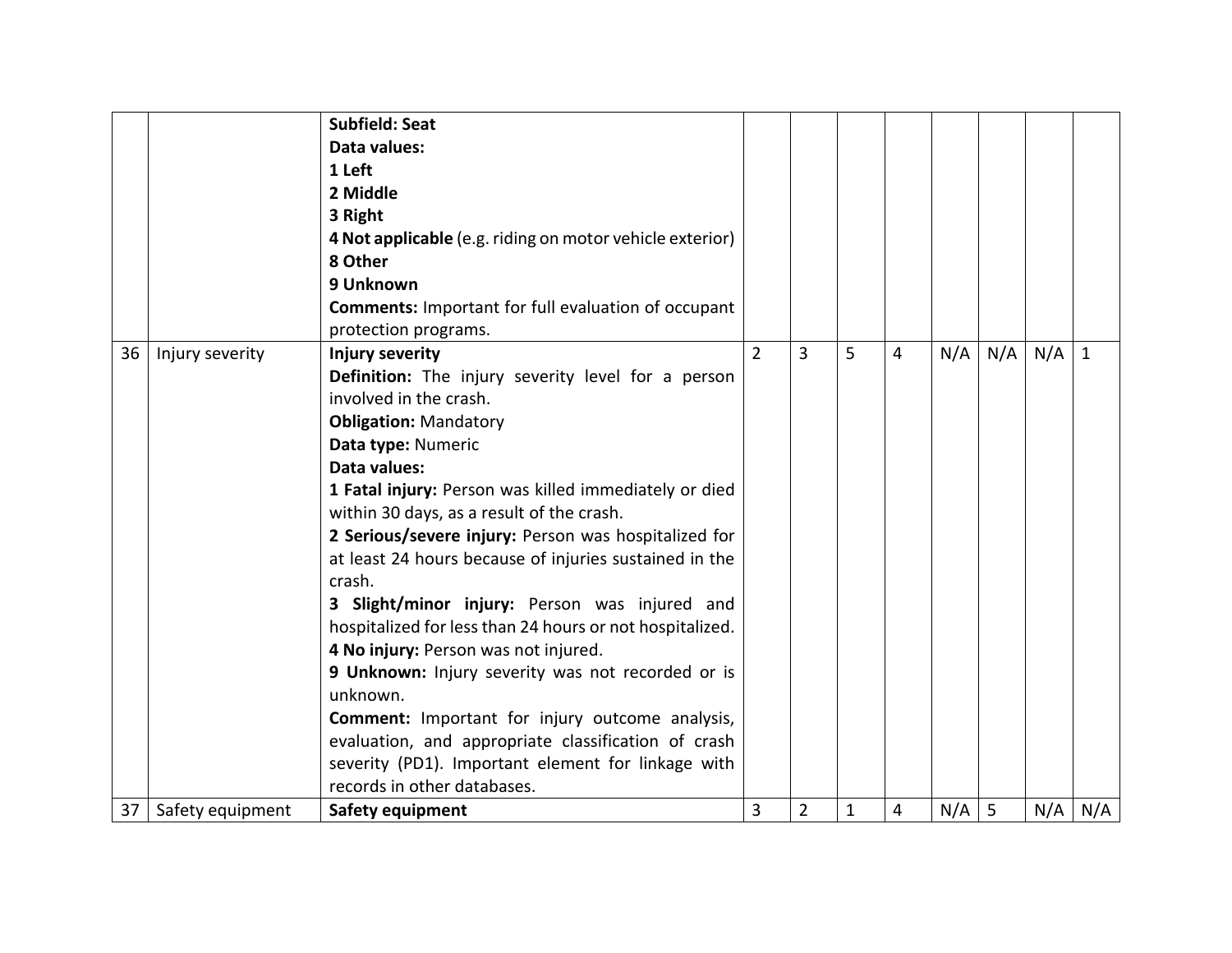|    |            | Definition: Describes the use of occupant restraints,<br>or helmet use by a motorcyclist or bicyclist.<br><b>Obligation: Mandatory</b> |   |     |              |                |     |     |     |     |
|----|------------|----------------------------------------------------------------------------------------------------------------------------------------|---|-----|--------------|----------------|-----|-----|-----|-----|
|    |            | Data type: Numeric                                                                                                                     |   |     |              |                |     |     |     |     |
|    |            | <b>Subfield: Occupant restraints</b>                                                                                                   |   |     |              |                |     |     |     |     |
|    |            | Data values:                                                                                                                           |   |     |              |                |     |     |     |     |
|    |            | 1 Seat-belt available, used                                                                                                            |   |     |              |                |     |     |     |     |
|    |            | 2 Seat-belt available, not used                                                                                                        |   |     |              |                |     |     |     |     |
|    |            | 3 Seat-belt not available                                                                                                              |   |     |              |                |     |     |     |     |
|    |            | 4 Child restraint system available, used                                                                                               |   |     |              |                |     |     |     |     |
|    |            | 5 Child restraint system available, not used                                                                                           |   |     |              |                |     |     |     |     |
|    |            | 6 Child restraint system not available                                                                                                 |   |     |              |                |     |     |     |     |
|    |            | 7 Not applicable: No occupant restraints could be                                                                                      |   |     |              |                |     |     |     |     |
|    |            | used on the specific vehicle (e.g. agricultural tractors).                                                                             |   |     |              |                |     |     |     |     |
|    |            | 8 Other restraints used                                                                                                                |   |     |              |                |     |     |     |     |
|    |            | 9 Unknown: Not known if occupant restraints were in                                                                                    |   |     |              |                |     |     |     |     |
|    |            | use at the time of the crash.                                                                                                          |   |     |              |                |     |     |     |     |
|    |            | 10 No restraints used                                                                                                                  |   |     |              |                |     |     |     |     |
|    |            | Subfield: Helmet use                                                                                                                   |   |     |              |                |     |     |     |     |
|    |            | Data values:                                                                                                                           |   |     |              |                |     |     |     |     |
|    |            | 1 Helmet worn                                                                                                                          |   |     |              |                |     |     |     |     |
|    |            | 2 Helmet not worn                                                                                                                      |   |     |              |                |     |     |     |     |
|    |            | 3 Not applicable (e.g. person was pedestrian or car                                                                                    |   |     |              |                |     |     |     |     |
|    |            | occupant)                                                                                                                              |   |     |              |                |     |     |     |     |
|    |            | 9 Unknown                                                                                                                              |   |     |              |                |     |     |     |     |
|    |            | <b>Comments:</b> Information on the availability and use of                                                                            |   |     |              |                |     |     |     |     |
|    |            | occupant restraint systems and helmets is important                                                                                    |   |     |              |                |     |     |     |     |
|    |            | for evaluating the effect of such safety equipment on                                                                                  |   |     |              |                |     |     |     |     |
|    |            | injury outcomes.                                                                                                                       |   |     |              |                |     |     |     |     |
| 38 | Pedestrian | <b>Pedestrian maneuver</b>                                                                                                             | 3 | N/A | $\mathbf{1}$ | $\overline{2}$ | N/A | N/A | N/A | N/A |
|    | maneuver   |                                                                                                                                        |   |     |              |                |     |     |     |     |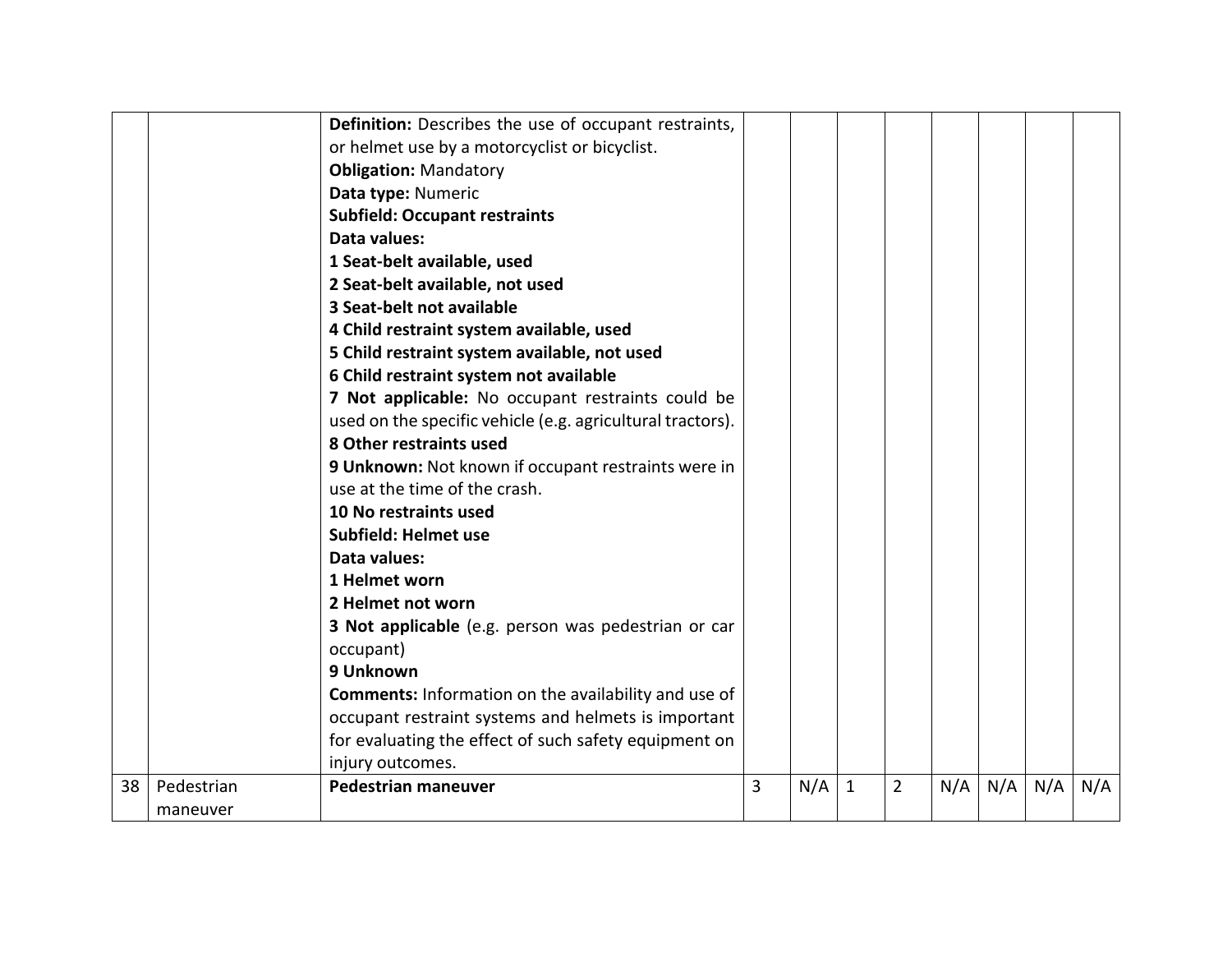|    |             | <b>Definition:</b> The action of the pedestrian immediately |                |              |   |                |     |     |     |     |
|----|-------------|-------------------------------------------------------------|----------------|--------------|---|----------------|-----|-----|-----|-----|
|    |             | prior to the crash.                                         |                |              |   |                |     |     |     |     |
|    |             | <b>Obligation: Mandatory</b>                                |                |              |   |                |     |     |     |     |
|    |             | Data type: Numeric                                          |                |              |   |                |     |     |     |     |
|    |             | Data values                                                 |                |              |   |                |     |     |     |     |
|    |             | 1 Crossing: The pedestrian was crossing the road.           |                |              |   |                |     |     |     |     |
|    |             | 2 Walking on the carriageway: The pedestrian was            |                |              |   |                |     |     |     |     |
|    |             | walking across the carriageway facing or not facing         |                |              |   |                |     |     |     |     |
|    |             | traffic.                                                    |                |              |   |                |     |     |     |     |
|    |             | 3 Standing on the carriageway: The pedestrian was           |                |              |   |                |     |     |     |     |
|    |             | on the carriageway and was stationary (standing,            |                |              |   |                |     |     |     |     |
|    |             | sitting, lying etc.).                                       |                |              |   |                |     |     |     |     |
|    |             | 4 Not on the carriageway: The pedestrian was                |                |              |   |                |     |     |     |     |
|    |             | standing or moving on the sidewalk or at any point          |                |              |   |                |     |     |     |     |
|    |             | beside the carriageway.                                     |                |              |   |                |     |     |     |     |
|    |             | 8 Other: The vehicle or the pedestrian was performing       |                |              |   |                |     |     |     |     |
|    |             | a maneuver not included in the list of the previous         |                |              |   |                |     |     |     |     |
|    |             | values.                                                     |                |              |   |                |     |     |     |     |
|    |             | 9 Unknown: The maneuver performed by the vehicle            |                |              |   |                |     |     |     |     |
|    |             | or the pedestrian was not recorded or it was                |                |              |   |                |     |     |     |     |
|    |             | unknown.                                                    |                |              |   |                |     |     |     |     |
|    |             | <b>Comments:</b> Provides useful information for the        |                |              |   |                |     |     |     |     |
|    |             | development of effective road design and operation,         |                |              |   |                |     |     |     |     |
|    |             | education<br>and<br>enforcement<br>measures<br>to           |                |              |   |                |     |     |     |     |
|    |             | accommodate pedestrians.                                    |                |              |   |                |     |     |     |     |
| 39 | Alcohol use | Alcohol use suspected                                       | $\overline{2}$ | $\mathbf{1}$ | 3 | $\overline{4}$ | N/A | N/A | N/A | N/A |
|    | suspected   | Definition: Law enforcement officer suspects that           |                |              |   |                |     |     |     |     |
|    |             | person involved in the crash has used alcohol.              |                |              |   |                |     |     |     |     |
|    |             | Obligation: Mandatory for all drivers of motorized          |                |              |   |                |     |     |     |     |
|    |             | vehicles, recommended for all non- motorists                |                |              |   |                |     |     |     |     |
|    |             | (pedestrians and cyclists).                                 |                |              |   |                |     |     |     |     |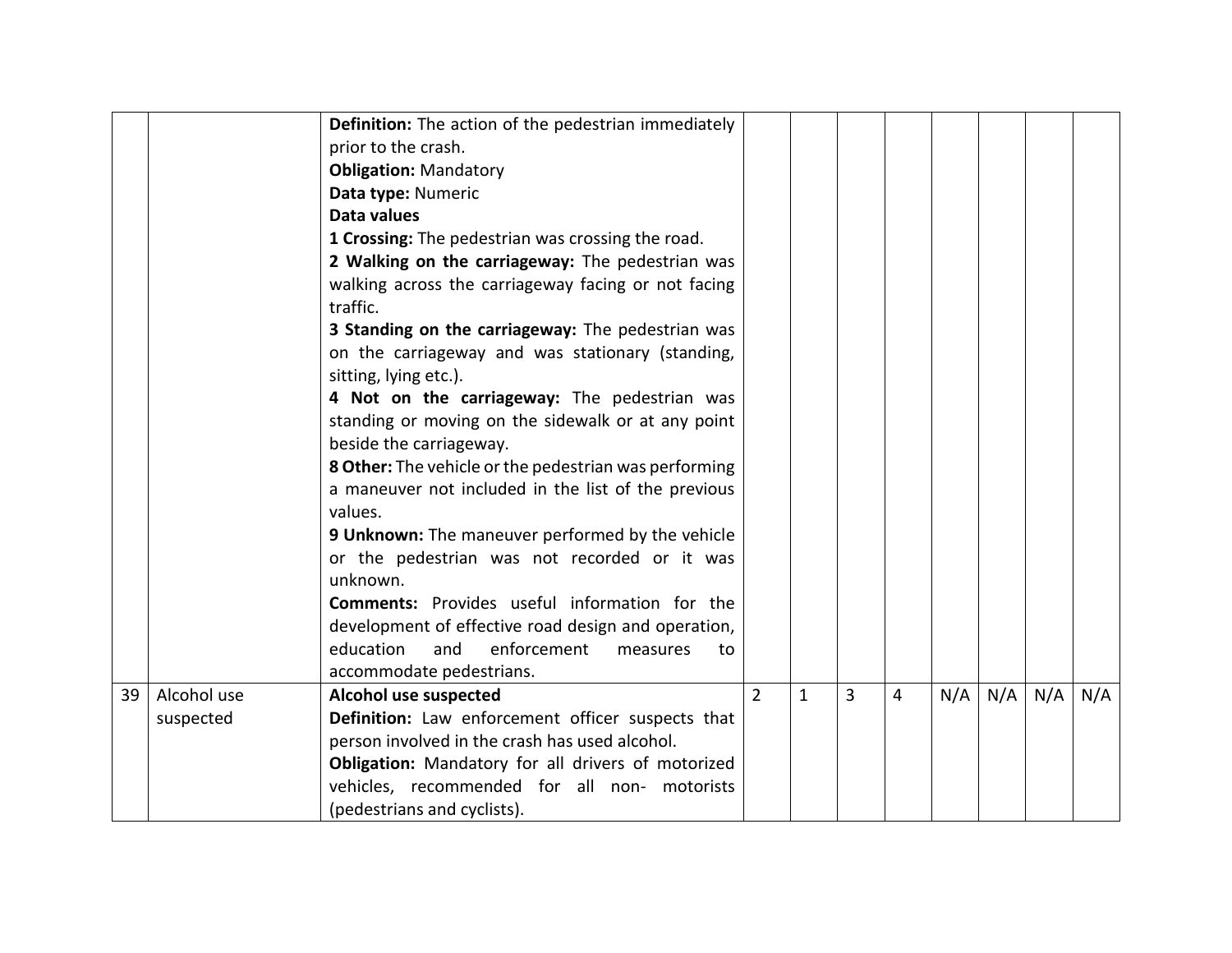|    |              | Data type: Numeric                                  |                |              |                |   |     |     |     |     |
|----|--------------|-----------------------------------------------------|----------------|--------------|----------------|---|-----|-----|-----|-----|
|    |              | Data values:                                        |                |              |                |   |     |     |     |     |
|    |              | 1 No                                                |                |              |                |   |     |     |     |     |
|    |              | 2 Yes                                               |                |              |                |   |     |     |     |     |
|    |              | 3 Not applicable (e.g. if person is not driver of   |                |              |                |   |     |     |     |     |
|    |              | motorized vehicle)                                  |                |              |                |   |     |     |     |     |
|    |              | 9 Unknown                                           |                |              |                |   |     |     |     |     |
| 40 | Alcohol test | <b>Alcohol test</b>                                 | $\overline{4}$ | $\mathbf{1}$ | $\overline{2}$ | 3 | N/A | N/A | N/A | N/A |
|    |              | Definition: Describes alcohol test status, type and |                |              |                |   |     |     |     |     |
|    |              | result.                                             |                |              |                |   |     |     |     |     |
|    |              | Obligation: Conditional (mandatory if alcohol use   |                |              |                |   |     |     |     |     |
|    |              | suspected)                                          |                |              |                |   |     |     |     |     |
|    |              | Data type: Numeric                                  |                |              |                |   |     |     |     |     |
|    |              | <b>Subfield: Test status</b>                        |                |              |                |   |     |     |     |     |
|    |              | Data values:                                        |                |              |                |   |     |     |     |     |
|    |              | 1 Test not given                                    |                |              |                |   |     |     |     |     |
|    |              | 2 Test refused                                      |                |              |                |   |     |     |     |     |
|    |              | 3 Test given                                        |                |              |                |   |     |     |     |     |
|    |              | 9 Unknown if tested                                 |                |              |                |   |     |     |     |     |
|    |              | <b>Subfield: Test type</b>                          |                |              |                |   |     |     |     |     |
|    |              | Data values:                                        |                |              |                |   |     |     |     |     |
|    |              | 1 Blood                                             |                |              |                |   |     |     |     |     |
|    |              | 2 Breath                                            |                |              |                |   |     |     |     |     |
|    |              | 3 Urine                                             |                |              |                |   |     |     |     |     |
|    |              | 8 Other                                             |                |              |                |   |     |     |     |     |
|    |              | 9 Test type unknown                                 |                |              |                |   |     |     |     |     |
|    |              | Subfield: Test result                               |                |              |                |   |     |     |     |     |
|    |              | Data values                                         |                |              |                |   |     |     |     |     |
|    |              | 1Pending                                            |                |              |                |   |     |     |     |     |
|    |              | 9Result unknown                                     |                |              |                |   |     |     |     |     |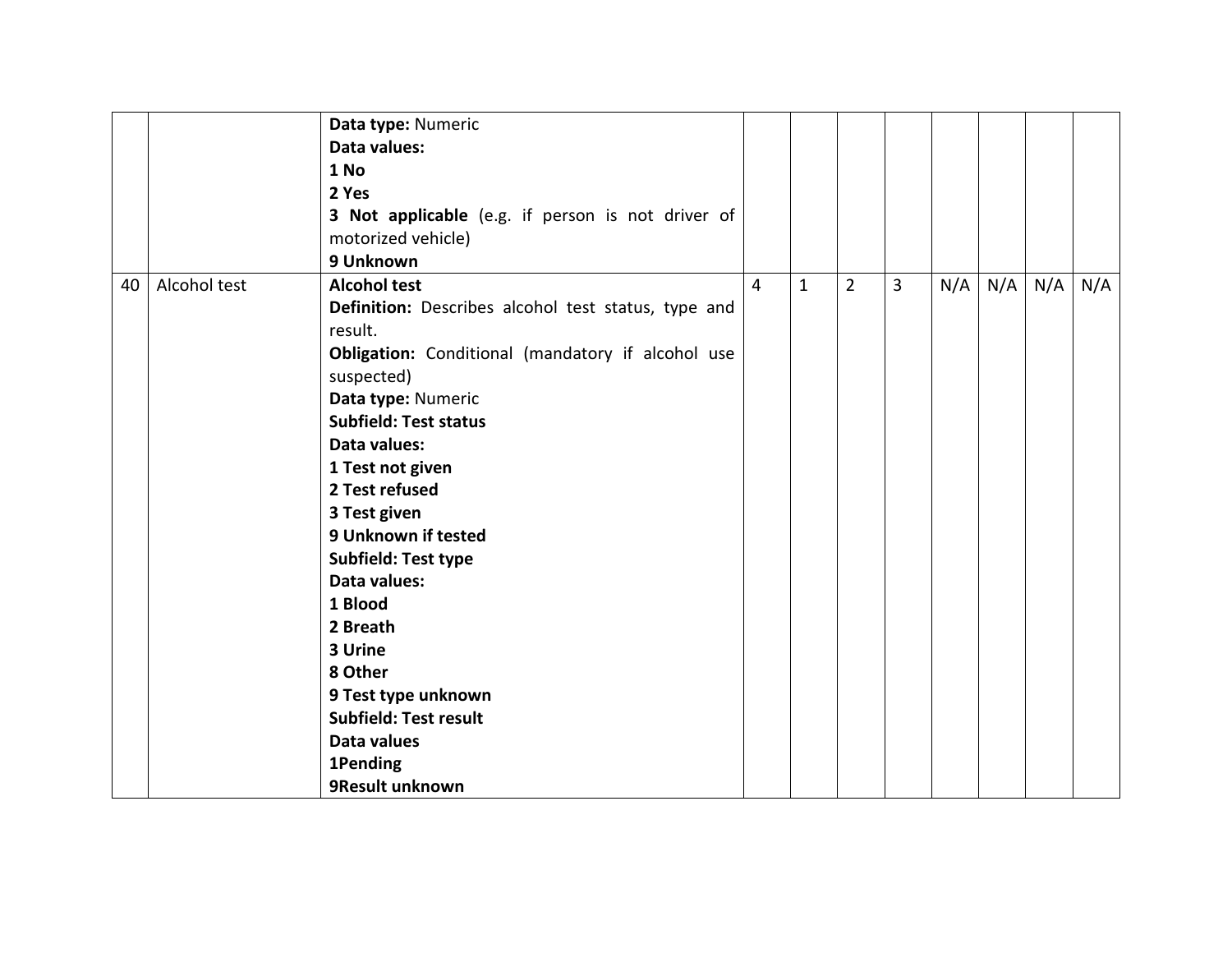|    |                               | Comments: Alcohol-related crashes are a major road<br>safety problem. Information on alcohol involvement<br>in crashes facilitates evaluation of programs to reduce<br>drink-driving.                                                                                                                                                                                                                                                                                                                                                             |                |              |                |                |              |     |     |     |
|----|-------------------------------|---------------------------------------------------------------------------------------------------------------------------------------------------------------------------------------------------------------------------------------------------------------------------------------------------------------------------------------------------------------------------------------------------------------------------------------------------------------------------------------------------------------------------------------------------|----------------|--------------|----------------|----------------|--------------|-----|-----|-----|
| 41 | Drug use                      | Drug use<br>Definition: Indication of suspicion or evidence that<br>person involved in the crash has used illicit drugs.<br>Obligation: Mandatory for all drivers of motorized<br>vehicles, recommended for all non-motorists<br>(pedestrians and cyclists).<br>Data type: Numeric<br>Data values:<br>1 No suspicion or evidence of drug use<br>2 Suspicion of drug use<br>3 Evidence of drug use (further subfields can specify<br>test type and values)<br>4 Not applicable (e.g. if person is not driver of<br>motorized vehicle)<br>9 Unknown | $\overline{2}$ | $\mathbf{1}$ | $\overline{3}$ | $\overline{4}$ | N/A          | N/A | N/A | N/A |
| 42 | Driving license issue<br>date | Driving license issue date<br>Definition: Indicates the date (month and year) of<br>issue of the person's first driving license, provisional<br>or full, pertaining to the vehicle they were driving.<br>Obligation: Mandatory for all drivers of motorized<br>vehicles<br>Data type: Numeric (MMYYYY)<br>Data values:<br>Value (MMYYYY)<br>1 Never issued a driving license<br>9 Date of issue of first license unknown                                                                                                                          | N/A            | N/A          | $\overline{2}$ | $\overline{3}$ | $\mathbf{1}$ | N/A | N/A | 4   |